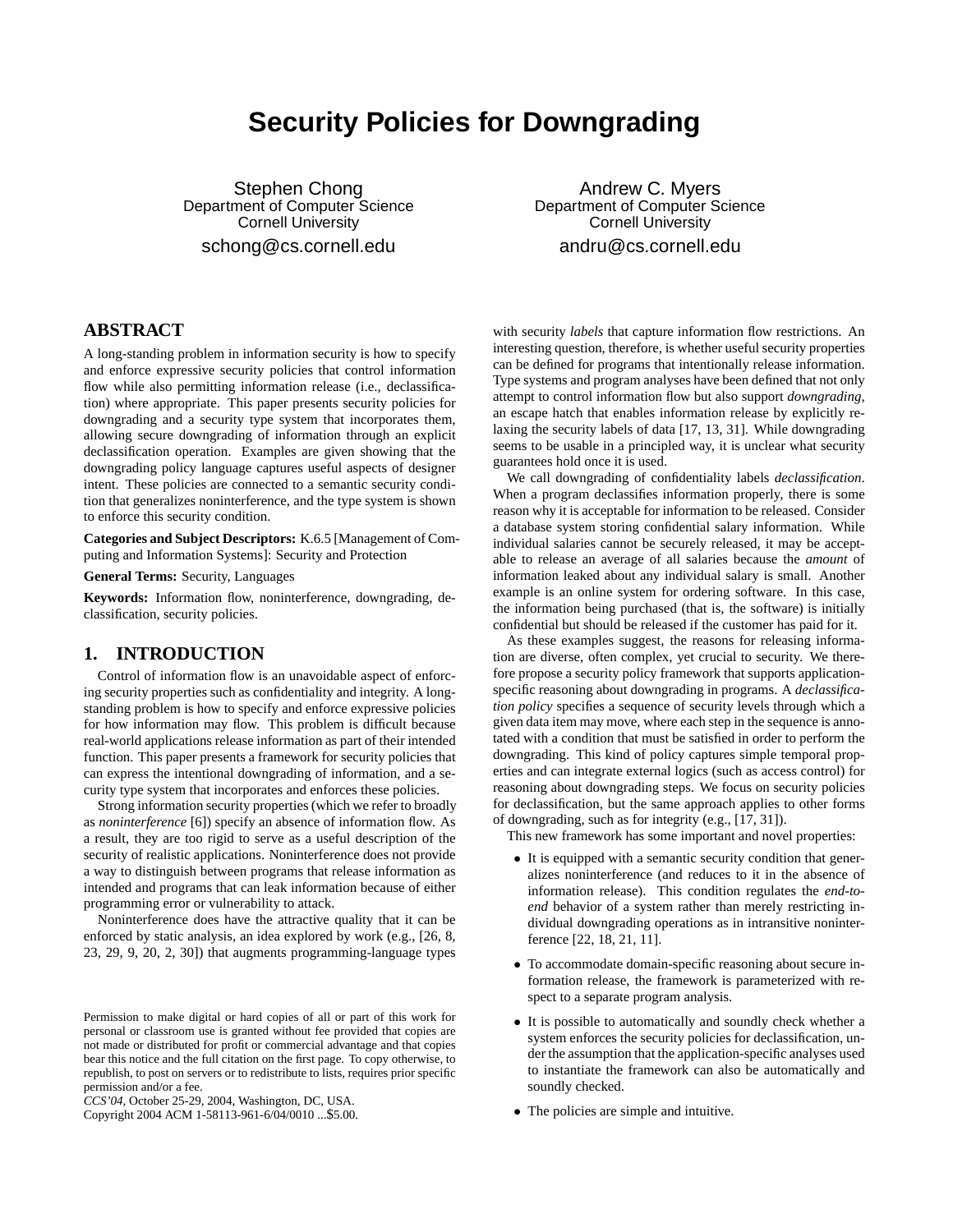This paper extends a line of work that attempts to control when and what downgrading is allowed. The new policy framework integrates work on selective declassification, tied to an underlying access control mechanism, [14, 13, 19], with work on intransitive noninterference [22, 18, 21, 11]. Other ways to control information release include quantifying and limiting information flow (e.g., [12, 7, 25, 4, 10]) and ensuring that information release decisions are trustworthy [28, 16].

The remainder of the paper is organized as follows. Section 2 presents two examples that motivate the paper. The language of security policies for declassification is given in Section 3. Section 4 defines a programming language  $\lambda_{\text{declass}}$  that incorporates security policies for declassification. Section 5 presents a semantic security property of all well-typed  $\lambda_{\text{declass}}$  programs. The motivating examples are revisited in Section 6 using  $\lambda_{\text{declass}}$ . Section 7 offers some possible extensions, and related work is discussed in more detail in Section 8. Section 9 concludes. The appendix proves that the type system of  $\lambda_{\text{declass}}$  soundly enforces our semantic security condition.

## **2. MOTIVATING EXAMPLES**

The goal of the security mechanism is to provide assurance to programmers that their programs release information in accordance with the overall system security policy. An underlying assumption is that the program executes as written: an attacker may be able to change inputs to the system but cannot change the code itself. Thus, the threat to security arises primarily from programming errors that are not detected by static analysis of information flow, but might lead to secrecy or privacy violations when the system is used.

This section contains two examples in which data is declassified. In the first example, a password checking system, data is susceptible to laundering: information that should remain secret may be declassified. In the second example, a sealed auction, the correct data is declassified, but possibly at the wrong time. In both of these examples, the security labels for the data are not expressive enough to capture the behavior that the overall system security policies require. In each system, programming errors might cause security violations even though the program passes the static informationflow analysis. It is this problem that we wish to address.

## **2.1 Password checking**

Consider a system where the user must correctly enter a password before gaining access. Assuming the user can observe whether access has been granted, the system must release some information about the password: if the system grants the user access, then the system has released the information that the password is the same as the user's input; if the system denies access, then the user knows the password and the input differ. Furthermore, suppose the system contains some secret data that should not be released to the user; such data could be the passwords of other users, audit logs, or similar data. The system must ensure that when it releases information about the password, it does not also release any information about the secret data.

The following pseudocode shows an abstraction of such a system, where *pwd* is the password, *secret* is the secret data, and *guess* is the user's input. We assume for simplicity that the secret and the password are integers. The pseudocode uses security types, where types are labeled with security levels from some security lattice; the type system ensures that values labeled with a high security level do not depend on values labeled with low security levels. A program that type-checks in such a system can be shown to satisfy noninterference. We assume that the security level  $H$  (for "high security") is associated with secret data (including the password), and the security level  $L$  (for "low security") is associated with nonsecret data.

- *l* **int** $_H$  *secret* := ...;
- 2 **int**<sub>H</sub>  $pwd := ...;$

...

- 3 **int** $_H$  *guess* := *getUserInput*();
- 4 **boolean**  $H$  *test* := (*guess*=*pwd*);
- **5 boolean**<sub>L</sub> result := *declassify*(*test*,  $H \rightsquigarrow L$ );

Note that the user's guess is compared to the password (line 4), and the comparison is explicitly declassified from security level  $H$ to security level  $L$  (line 5). In a security-typed language setting, declassifying a value produces a copy of the value with a different security label.

Although this program is arguably secure, some similar programs are clearly not. For example, suppose the assignment  $pwd :=$ *secret* is inserted between lines 2 and 3. Since both *pwd* and *secret* have the security level  $H$ , such an assignment is legitimate. However, following the declassification at line 5, the user has gained some information about the secret data, namely, whether *secret* is identical to the user's guess. Such information release is known as *laundering*: existing declassifications are used to improperly declassify data. This example is susceptible to laundering because the security lattice is not expressive enough to distinguish the security policy for *pwd* from that of *secret*, even though the two items of data are to be used in different ways.

A common workaround to this lack of precision in a security lattice is to refine the security levels. For example, the security level H could be divided into  $H_1$  for the password, and  $H_2$  for the secret information that should not be released. However, this approach is unsatisfactory: the intrinsic meaning of the security levels may be lost. If two items of data should be treated the same, except that one item may be declassified while the other may not, then creating new security levels in an ad-hoc manner loses this connection between the data items. In addition, in larger systems, where there are many security levels through which data may be declassified, the ad-hoc creation of new security levels may become unmanageable.

## **2.2 Sealed auction**

In a sealed auction, each bidder submits a single secret bid in a sealed envelope. Once all bids are submitted, the envelopes are opened and the bids compared; the winner is the highest bidder. A key security property is that no bidder knows any of the other bids until after all bids have been submitted.

The following security-typed pseudocode shows an abstraction of a sealed auction protocol with two bidders, Alice and Bob. The security lattice has a level A for data that only Alice can read, a security level  $B$  for data that only Bob can read, and a security level pub ("public") for data that both Alice and Bob can read.

- *1* **int**<sub>A</sub> *aliceBid* := ...;
- 2 **int**<sub>B</sub> *bobBid* := ...;

...

- 3 **int**<sub>pub</sub> aliceOpenBid := *declassify*(aliceBid,  $A \rightsquigarrow pub)$ ;
- 4 **int**<sub>pub</sub> *bobOpenBid* := *declassify*(*bobBid, B*  $\rightarrow$  *pub*);
- *5* /∗ *determine winner* ∗/

Note that Alice and Bob first submit their sealed bids (lines 1–2), and only then are the bids declassified (lines 3–4) and the winner of the auction is determined.

It is possible that the sealed auction protocol is implemented incorrectly (maybe through malice or programmer error), and one of the bids is declassified before both bids are submitted; this would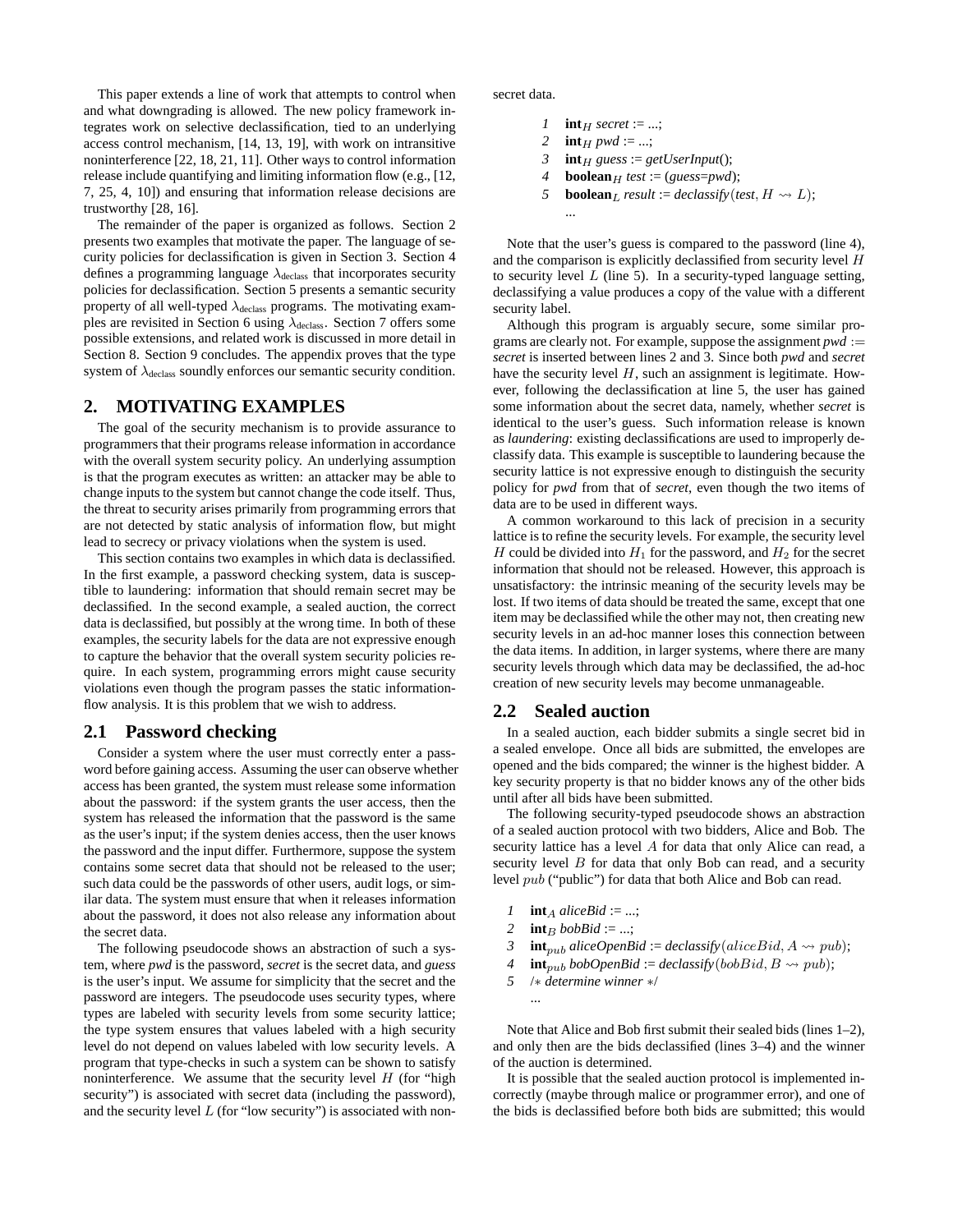allow the other bidder to take advantage of incorrectly released information. For example, in the modified code below, Alice's bid is declassified too early, and Bob takes advantage of this to always win the auction with the lowest possible winning bid.

- *1* **int**<sub>A</sub> *aliceBid* := ...;<br>2 **int**<sub>nub</sub> aliceOpenBia
- 2 **int**<sub>pub</sub> aliceOpenBid := *declassify*(aliceBid,  $A \rightsquigarrow pub)$ ;<br>3 **int**<sub>R</sub> bobBid := aliceOpenBid + 1;
- 3 **int**<sub>B</sub> *bobBid* := *aliceOpenBid* + 1;<br>4 **int**<sub>pub</sub> *bobOpenBid* := *declassify*(*l*)
- $\int \int_{\text{int}_{\text{sub}}$  *bobOpenBid* := *declassify*(*bobBid, B*  $\sim$  *pub*);
- *5* /∗ *determine winner* ∗/
	- ...

Alice may mistakenly decide that the system is secure, because she notes that her bid is initially secret and is later declassified; she may be unaware that the system declassifies her bid inappropriately.

Unlike in the password-checking example, the correct data (Alice's bid) is declassified but at the wrong time. Even though the system correctly enforces the specified security policies, it has a vulnerability because the security lattice cannot express when data may be declassified.

## **3. POLICIES FOR DECLASSIFICATION**

In this section we present *declassification policies* which can specify how data should be used prior to declassification, under what conditions declassification is permitted, and how data should be treated after declassification. Declassification policies provide sufficient expressiveness to avoid the vulnerabilities of the examples of Section 2. Declassification policies are defined independently of any mechanism for enforcing them. In Section 4 we present a language that enforces declassification policies through a type system, but other enforcement mechanisms are possible, including run-time checking.

## **3.1 Policies**

We assume there is some existing security lattice  $\mathcal{L}$ , such as the decentralized label model [15]. The elements of  $\mathcal L$  are used in the specification of declassification policies, as follows.

If a security policy  $\ell \stackrel{c}{\leadsto} p$  is enforced on some data, then the data must be used according to security level  $\ell \in \mathcal{L}$ , and may be declassified provided condition  $c$  is true at the time of declassification; after declassification, the security policy  $p$  is enforced on the declassified data.

| <sub>.</sub>                   |                                                                          |
|--------------------------------|--------------------------------------------------------------------------|
| $\ell \in \mathcal{L}$         | Security levels from security lattice $\mathcal{L}$<br>Security policies |
| $p ::=$                        |                                                                          |
| $\ell \overset{c}{\leadsto} p$ | Declassification policy                                                  |
|                                | Security level policy                                                    |
| $c ::=$                        | Conditions                                                               |
| d                              | Primitive conditions                                                     |
|                                | False                                                                    |
| t                              | True                                                                     |
| $c \wedge c$                   | Conjunction                                                              |
| $\neg c$                       | Negation                                                                 |
|                                |                                                                          |

**Security policies for declassification:**

Conditions are used to express when it is appropriate to declassify data. Primitive conditions are assumed to have a truth value that may change during the execution of a program. As discussed in Section 3.2, primitive conditions are in general application-specific, and thus security policies for declassification are parameterized on the choice of primitive conditions. A condition  $c_1 \wedge c_2$  is true at a given time only if both  $c_1$  and  $c_2$  are true at that time. A condition  $\neg c$  is true at a given time only if the condition c is not true at that time. The condition **f** is never true, and the condition **t** is always true. When reasoning about conditions, we assume that the axioms and rules of classical propositional logic hold, and thus the language of conditions is equivalent to classical propositional logic. We abbreviate  $\neg(\neg c \land \neg c')$  as the disjunction  $c \lor c'$ , and abbreviate  $\neg c \lor c'$  as the implication  $c \Rightarrow c'$ .

For a given security level  $\ell \in \mathcal{L}$ , the policy  $\ell$  is used for data that may always be declassified to security level  $\ell$ . The policy  $\ell$  is recursively equivalent to the policy  $\ell \rightarrow \ell$ . The equivalence makes sense because declassification to the same security level is harmless and should always be permitted. Note that a syntactic distinction is made between security levels and declassification policies:  $\ell$  is a security level, but  $\ell$  is a security policy for declassification.

We can define an ordering  $\leq$  on policies, where  $p \leq p'$  if policy  $p'$  is at least as restrictive as policy p. Intuitively, given two policies  $p = \ell \stackrel{c}{\leadsto} p_0$  and  $p' = \ell' \stackrel{c'}{\leadsto} p'_0$ , the policy p' is at least as restrictive as p if security level  $\ell'$  is at least as restrictive as security level  $\ell$ , policy  $p'_0$  is at least as restrictive as policy  $p_0$ , and whenever data associated with  $p'$  can be declassified to  $p'_0$ , data associated with  $p$  can be declassified to  $p_0$ . This last requirement, that data associated with  $p$  can be declassified whenever data associated with  $p'$  can, means that the condition  $c'$  should imply the condition  $c$ , that is,  $c' \Rightarrow c$  should be true according to the axioms and rules of classical propositional logic and the semantics of the primitive conditions. The ordering  $\leq$  is defined as the least relation consistent with the following rules and axioms. We use  $\sqsubseteq_{\mathcal{L}}$  to denote the lattice ordering of the lattice  $\mathcal{L}$ .

#### **Ordering** ≤ **for policies:**

| $\ell \sqsubset_{\mathcal{L}} \ell'$                                  |                   |                                                                     |  |
|-----------------------------------------------------------------------|-------------------|---------------------------------------------------------------------|--|
| $p \leq p'$ $c' \Rightarrow c$ $\ell \sqsubseteq_{\mathcal{L}} \ell'$ |                   |                                                                     |  |
| $\ell \overset{c}{\leadsto} p \leq \ell' \overset{c'}{\leadsto} p'$   | $\ell \leq \ell'$ | $\ell \leq \ell \rightarrow \ell$ $\ell \rightarrow \ell \leq \ell$ |  |

The relation  $\leq$  is not a partial order, as it is not antisymmetric: if we have two distinct conditions c and c' such that  $c \Rightarrow c'$  and  $c' \Rightarrow$ c, then for any security level  $\ell$  and policy p, we have  $\ell \stackrel{c}{\leadsto} p \leq \ell \stackrel{c'}{\leadsto} p$ and  $\ell \stackrel{c'}{\leadsto} p \leq \ell \stackrel{c}{\leadsto} p$ ; also, for any security level  $\ell$ , we have  $\ell \leq \ell \stackrel{t}{\leadsto} \ell$ and  $\ell \rightarrow \ell \leq \ell$ .

However, if we define the equivalence relation  $\equiv$  over policies such that  $p \equiv p'$  if and only if  $p \leq p'$  and  $p' \leq p$ , and identify all policies that are equivalent according to  $\equiv$ , then the relation  $\leq$  is well-defined on the resulting structure, and moreover forms a join semi-lattice, with join operation  $\sqcup$ . The top element of the join semi-lattice, which we denote  $\top$ , is equivalent to the infinitely long policy  $\top_{\mathcal{L}} \overset{\mathbf{f}}{\rightsquigarrow} \top_{\mathcal{L}} \overset{\mathbf{f}}{\rightsquigarrow} \cdots$ , where  $\top_{\mathcal{L}}$  is the top element of the lattice  $\mathcal{L}$ ; the top policy  $\top$  is thus recursively equivalent to  $\top_{\mathcal{L}} f$ ,  $\top$ . Note that  $\top$  is not equivalent to  $\top_c$ . The bottom element of the join semi-lattice is  $\perp_{\mathcal{L}}$ , where  $\perp_{\mathcal{L}}$  is the bottom element of  $\mathcal{L}$ .

The join operation  $\sqcup$  arises naturally from  $\leq$ , but for clarity we present it here, using  $L_c$  to denote the join operation of  $\mathcal{L}$ .

**Join operation**  $\sqcup$  for policies:

| $\ell \sqcup_{\mathcal{L}} \ell' = \ell'' \quad p \sqcup p' = p'' \quad c'' = c \wedge c'$                       | $\ell \sqcup_{\mathcal{L}} \ell' = \ell''$ |  |
|------------------------------------------------------------------------------------------------------------------|--------------------------------------------|--|
| $(\ell \overset{c}{\leadsto} p) \sqcup (\ell' \overset{c'}{\leadsto} p') = (\ell'' \overset{c''}{\leadsto} p'')$ | $\ell \sqcup \ell' = \ell''$               |  |

In the remainder of the paper, we assume that all policies are identified up to the equivalence relation  $\equiv$ , and thus the set of policies under the partial order  $\leq$  forms a join semi-lattice.

There is no restriction on the security levels that may appear in a declassification policy. In particular, if a policy allows information to be declassified from  $\ell$  to  $\ell'$  (e.g.,  $\ell \stackrel{c}{\leadsto} \ell'$ ), then  $\ell' \sqsubseteq_{\mathcal{L}} \ell$ ,  $\ell \sqsubseteq_{\mathcal{L}} \ell'$ , and  $\ell$  incomparable to  $\ell'$  are all acceptable.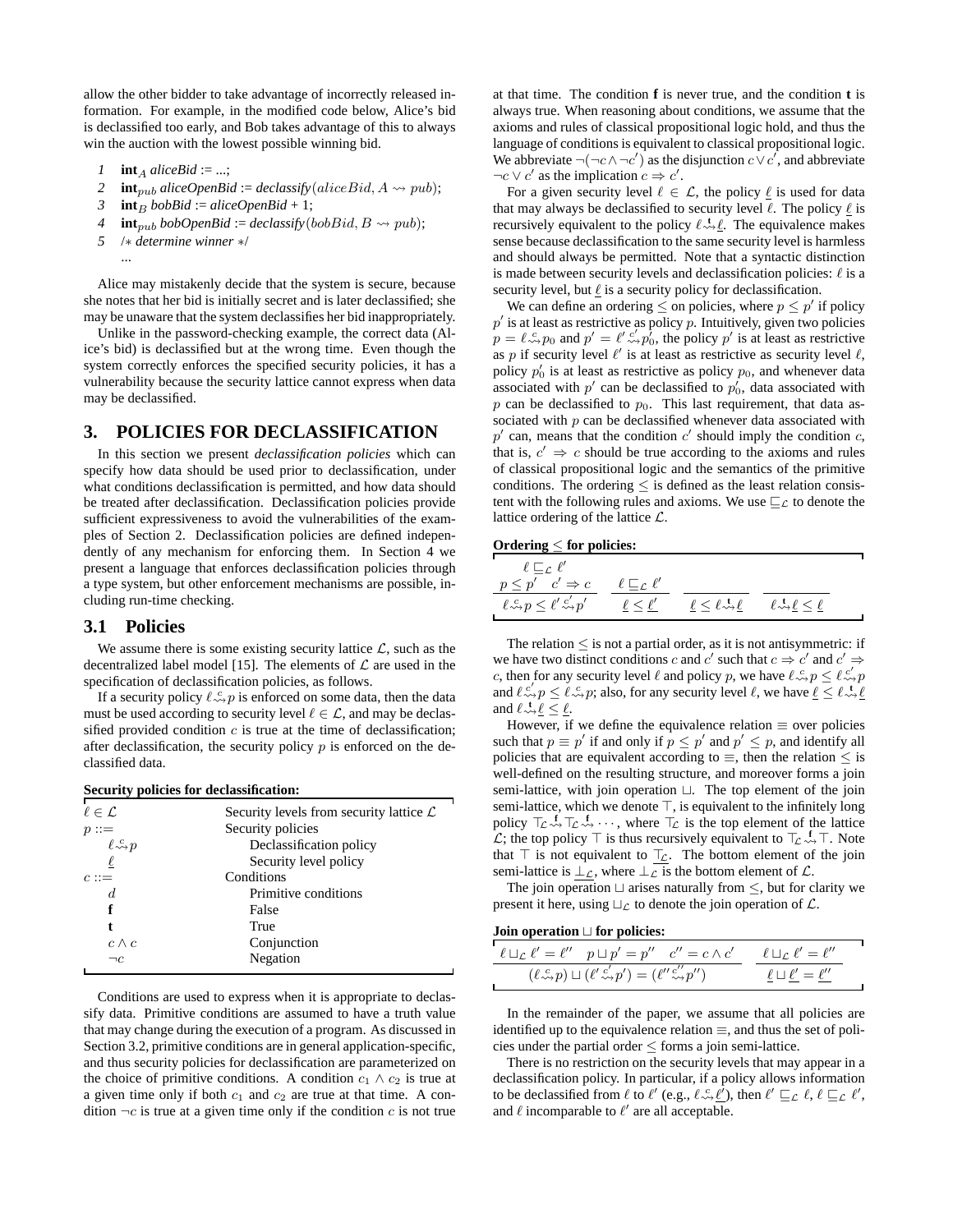## **3.2 Conditions**

The conditions of the declassification policies are used to express when data may be declassified. Since reasons for information release are highly varied and depend on the application domain, it is important that the choice and definition of conditions can also be specific to the application domain. Towards this end, we place very few restrictions on conditions.

The framework is abstract with respect to the choice of primitive conditions, and in general they may be specific to the application domain in which declassification policies are used. The framework is also abstract with respect to the semantics of primitive conditions; they could, for example, be defined in terms of applicationdomain semantics, or as properties of program states. However, as will be seen in Section 4, when using declassification policies in a language setting, it is useful to be able to express the semantics of conditions in terms of the language semantics.

We require that logical implication and conjunction are defined for conditions, but this is simply to allow the ordering  $\leq$  and the join operation  $\sqcup$  to be defined. In this presentation we assume the rules and axioms of classical propositional logic for conditions, but other logics are possible, as is briefly discussed in Section 7.

Declassification policies as presented here are thus very general. When used in a particular application domain, the declassification policy framework would be instantiated through the choice and meaning of the primitive conditions (and possibly a different logic over primitive conditions); the results of this paper are applicable to any such instantiation.

Declassification policies, like intransitive noninterference, can express what information may flow between security levels. However, the use of conditions in declassification policies adds temporal structure that intransitive noninterference is unable to express. Declassification policies can express *when* information is permitted to flow between security levels.

## **3.3 Motivating examples**

Declassification policies have enough expressive power to avoid the vulnerabilities of the examples in Section 2.

In the password-checking example, we can use the security policy H for the secret data *secret*, indicating that the secret data must be used according to the security level  $H$ , and can never be declassified below that security level. By contrast, the security policy for the password is  $H^{cert}_{\omega} \underline{L}$ , indicating that it must be used according to the security level  $H$ , but that it may be declassified to the policy  $L$  provided the condition *cert* is true at the time of declassification, where *cert* is a primitive condition that is true only when certified and trusted code is executing. Since the security policy for the secret data prevents any declassification below level  $H$ , a system that enforces these security policies will never declassify the secret data to level  $L$ , thus preventing laundering. Declassification policies are expressive enough to differentiate between data that can be declassified, and data that cannot.

The sealed auction example was susceptible to an early declassification of Alice's sealed bid. Let the primitive condition bids be true if and only if both Alice and Bob have submitted their sealed bids. A suitable security policy for Alice's bid is then  $A \stackrel{bids}{\leadsto} pub$ , and similarly  $B^{bids}_{\leftrightarrow}$  pub is suitable for Bob's bid. With these security policies, Alice's bid cannot be declassified before Bob has submitted his bid, since the condition bids would not be true at this time. Declassification policies can express under what conditions data should be declassified.

## **4. A LANGUAGE FOR DECLASSIFICATION**

In this section we present  $\lambda_{\text{declass}}$ , a language based on the typed lambda calculus in which declassification policies are used as labels for types, and the type system ensures that the security policies associated with data are enforced. The language is imperative, has a store, and has an explicit declassification operator. The following subsections present the syntax of  $\lambda_{\text{declass}}$ , the small-step operational semantics, and the static semantics. To increase generality, the type system of λdeclass is parameterized on a *static condition analysis*—a static analysis that can determine at which program points the conditions are true. The choice of primitive conditions will influence which static analyses can be used to instantiate the type system.

## **4.1 Syntax**

The syntax of  $\lambda_{\text{declass}}$  is given below. Metavariables x and y range over variable names, and  $m$  and  $n$  range over memory locations.

A type  $\beta_p$  in  $\lambda_{\text{declass}}$  consists of a base type  $\beta$  annotated with a declassification policy  $p$ . Memory locations are tagged with the type of the value contained in the location; a location  $m^{\tau}$  can only store values of type  $\tau$ . For a function  $\lambda x$  :  $\tau$ . [p] e of base type  $\tau \rightarrow \tau'$ , the security policy p is a lower bound on the memory effects of the function; that is, executing the function body  $e$  will only allocate or update memory locations  $m^{\beta p'}$  where  $p \leq p'$ .

 $\lambda_{\text{declass}}$  contains a declassification operator: *declassify* $(v, \ell \rightarrow$  $\ell'$ ) is used to declassify the value v from security level  $\ell$  to security level  $\ell'$ . Declassifying a value produces a copy of the value with a different security label. The type system ensures that declassification can only occur if appropriate conditions are true at the time of declassification.

| Svntax: |
|---------|
|---------|

| $v ::=$                                             | Values                   |
|-----------------------------------------------------|--------------------------|
| $\boldsymbol{x}$                                    | Variables                |
| $\boldsymbol{n}$                                    | Integers                 |
| $\left(\right)$                                     | Unit                     |
| $\lambda x : \tau$ [p] e                            | Abstraction              |
| $m^{\tau}$                                          | Memory locations         |
| $e ::=$                                             | Expressions              |
| $\boldsymbol{v}$                                    | Values                   |
| e e                                                 | Application              |
| ref $\tau$ e                                        | Allocation               |
| !e                                                  | Dereference              |
| $e := e$                                            | Assignment               |
| e; e                                                | Sequence                 |
| $\text{declassify}(v, \ell \rightsquigarrow \ell')$ | Declassification         |
| $\beta ::=$                                         | Base types               |
| int                                                 | Integers                 |
| unit                                                | Unit                     |
| $\tau \mathop{\rightarrow}\limits^p \tau'$          | <b>Functions</b>         |
| $\tau$ ref                                          | References               |
| $\tau ::=$                                          | Security types           |
| $\beta_{\bm p}$                                     | Base types with policies |
|                                                     |                          |

## **4.2 Operational semantics**

The small-step operational semantics of  $\lambda_{\text{declass}}$  are presented in Figure 1. A memory  $M$  is a finite map from typed locations to closed values; thus,  $M(m^{\tau})$  is the value stored in the typed memory location  $m^{\tau}$ . A configuration is a pair of an expression e and a memory M, written  $\{e, M\}$ . A small evaluation step is a transition from one configuration  $(e, M)$  to another configuration  $(e', M')$ , written  $\llbracket e, M \rrbracket \longrightarrow \llbracket e', M' \rrbracket.$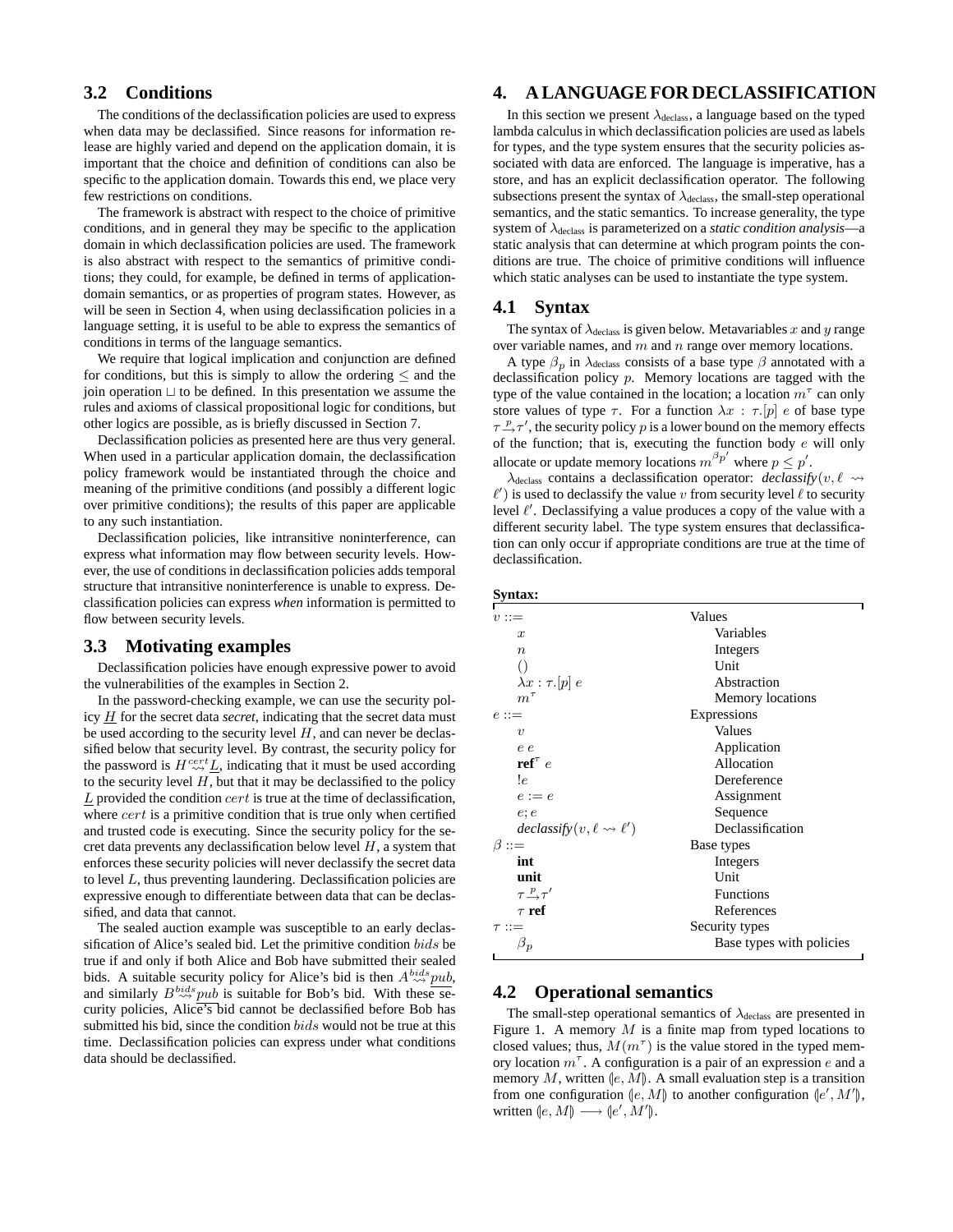It is necessary to restrict the form of configurations  $\langle e, M \rangle$  to avoid using undefined memory locations. A memory M is wellformed if every address  $m$  appears at most once in dom $(M)$ , and for every  $m^{\tau} \in \text{dom}(M)$ , we have  $\text{loc}(M(m^{\tau})) \subseteq \text{dom}(M)$ , where  $\text{loc}(e)$  is the set of typed locations occurring in the expression e. A configuration  $\langle e, M \rangle$  is well-formed if M is well-formed,  $loc(e) \subseteq dom(M)$ , and e contains no free variables.

We use  $e[v/x]$  to denote the capture-avoiding substitution of value v for variable x in the expression e. If  $M$  is a memory,  $M[m^{\tau} \mapsto v]$  denotes the memory obtained by mapping location  $m^{\tau}$  to v in  $M$ .

The operational semantics ensure that  $\lambda_{\text{declass}}$  is a deterministic call-by-value language. Note that the *declassify* expression has no computational effect: when a value is declassified from one security level to another, the value is not modified in any way.

## **4.3 Static semantics**

The subtyping relationship  $\lt$ : uses the partial order  $\lt$  on policies, and plays an important role in the enforcement of information flow security. We write  $\tau < \tau'$  if security type  $\tau$  is a subtype of security type  $\tau'$ . We overload the  $\lt$ : symbol by defining a subtyping relationship on base types, writing  $\beta \leq \beta'$  if base type  $\beta$  is a subtype of base type  $\beta'$ .

#### **Subtyping:**

| $\beta \leq : \beta'$      |                      | $\beta$ <: $\beta'$   | $p' \leq p$                                                           |
|----------------------------|----------------------|-----------------------|-----------------------------------------------------------------------|
| $p \leq p'$                |                      | $\beta' \lt: \beta''$ | $\tau_1' \lt: \tau_1 \quad \tau_2 \lt: \tau_2'$                       |
| $\beta_p \lt: \beta'_{p'}$ | $\beta \leq : \beta$ | $\beta$ <: $\beta''$  | $\tau_1 \xrightarrow{p} \tau_2 \lt: \tau_1' \xrightarrow{p'} \tau_2'$ |

Note that if  $\beta_p$  is a subtype of  $\beta'_p$ , then the security policy  $p'$ is at least as restrictive as the security policy  $p$ . This is consistent with the usual notion of subtyping [24].

The typing judgment  $pc$ ,  $\Gamma \vdash e : \tau$  means that expression e has type  $\tau$  under variable context  $\Gamma$  and the policy  $pc$  is a lower bound on memory effects of e. The judgment  $\vdash M$  means that memory M is well-typed, that is, every location of  $M$  stores an appropriately typed value. A configuration  $\langle e, M \rangle$  is well-typed if M is welltyped and  $pc, \emptyset \vdash e : \tau$  for some pc and  $\tau$ . Typing judgments on values, expressions and memories are defined in Figure 2.

Note that rules (T-ALLOC) and (T-ASSIGN) ensure that  $pc$  is a lower bound on the memory effects of a well-typed expression. For a function with base type  $\tau \stackrel{p}{\rightarrow} \tau'$ , p is a lower bound on the memory effects of the function, and an upper bound on the  $pc$  context of the caller, as evidenced by the rules (T-ABS) and (T-APP).

The rule for declassification (T-DECLASS) has an interesting and important side-condition: it must be statically provable that the condition for declassification is true whenever the declassification occurs. The side-condition ensures that the policy for declassification is respected.

The rule (T-DECLASS) is parameterized by a static condition analysis that can determine at which program points conditions are true. The choice of an appropriate static condition analysis depends on the relation of the semantics of conditions to the program semantics, and thus on the choice of primitive conditions (and the logic over primitive conditions); a suitable analysis might be a type system, dataflow analysis, or an abstract interpretation, for example. Parameterizing the type system on a static condition analysis means that the results of this paper hold regardless of the choice of primitive conditions. Section 6 presents the motivating examples in terms of  $\lambda_{\text{declass}}$ , and gives some instantiations of the type system with specific static condition analyses.

 $\lambda_{\text{declass}}$  has the standard properties of progress and type preservation (which are not presented or proven here) and is thus sound.

## **5. SECURITY PROPERTIES**

This section presents a semantic security property possessed by all well-typed programs in  $\lambda_{\text{declass}}$ . This property is reminiscent of (and generalizes) noninterference, but permits information to be released through permitted declassifications.

## **5.1 Equivalence relation**  $\approx_{\ell}$

It is first necessary to define what the attacker at security level  $\ell$ can observe; this is accomplished by defining an equivalence relation  $\approx_{\ell}$  over typed values. Intuitively, given two values v and v' of the same base type  $\beta$ ,  $v \approx_{\ell} v'$  if the two values are indistinguishable to an attacker who can only make observations at level  $\ell$  or lower. Note that a value with security policy  $p = \ell' \stackrel{c'}{\leadsto} p'$  is observable at level  $\ell$  if and only if  $\ell' \sqsubseteq_{\mathcal{L}} \ell$ , or equivalently,  $p \leq \ell \rightarrow^{\mathbf{f}} T$ . Figure 3 presents the definition of the equivalence relation.

The relation  $\approx_{\ell}$  is a conservative, syntactic notion of equivalence. In particular, if two functions are observable to an attacker who can only make observations at security level  $\ell$  or lower, then the two functions must be syntactically identical for the attacker to regard them as equivalent; the attacker can distinguish two functions that are contextually equivalent, but syntactically different.

We extend  $\approx_{\ell}$  to an equivalence relation over memories using bijections between the memory locations at or below security level  $\ell$ . For a memory M, we define dom $(M|\ell)$  to be the locations of M at or below security level  $\ell$ :

$$
\text{dom}(M|\ell) \triangleq \{m^{\beta p} \mid m^{\beta p} \in \text{dom}(M) \land p \leq \ell \stackrel{\mathbf{f}}{\rightsquigarrow} \top\}
$$

If  $M_1$  and  $M_2$  are memories, then  $M_1 \approx_{\ell} M_2$  if there exists a bijection f from dom $(M_1|\ell)$  to dom $(M_2|\ell)$  such that f preserves types, and moreover if f maps location  $m^{\tau}$  in  $M_1$  to  $n^{\tau}$ in  $M_2$ , then  $M_1(m^{\tau}) \approx_{\ell} M_2(n^{\tau})$  if  $\tau$  is not a reference type, and  $f(M_1(m^{\tau})) = M_2(n^{\tau})$  if  $\tau$  is a reference type. Intuitively,  $M_1 \approx_{\ell} M_2$  if the structure of the observable portion of  $M_1$  (that is, dom $(M_1|\ell)$ ) is the same as the structure of the observable portion of  $M_2$ , and in addition the non-reference values in the observable portions are indistinguishable. We write  $[M]_{\approx_{\ell}}$  to denote the equivalence class of memory M under the equivalence relation  $\approx_{\ell}$ .

## **5.2 Evaluations**

Given a well-formed configuration  $(e_0, M_0)$ , an *evaluation* of  $\langle e_0, M_0 \rangle$  is a sequence of configurations  $\langle e_0, M_0 \rangle$  ...  $\langle e_n, M_n \rangle$ , such that  $\langle e_{i-1}, M_{i-1} \rangle \longrightarrow \langle e_i, M_i \rangle$  for all  $i \in 1..n$ . An evaluation is *partial* if  $e_n$  is not a value.

An evaluation is c-free if no step in the evaluation reduces a term of the form *declassify* $(v, \ell \leadsto \ell')$  with the condition c true, for any  $v, \ell$  and  $\ell'$ . Note that all evaluations are **f**-free, since **f** is never true.

For a given sequence of conditions  $c_1 \dots c_k$ , an evaluation E is  $c_1 \ldots c_k$ -free if E is  $c_1$ -free, or if for all evaluations  $E_1$  and  $E_2$ such that  $E = E_1 E_2$  and  $E_1$  is not  $c_1$ -free, then  $E_2$  is  $c_2 \ldots c_k$ free. Intuitively, an evaluation is  $c_1 \ldots c_k$ -free if it does not contain  $k$  declassifications where  $c_i$  was true at the *i*th declassification.

Given a (partial) evaluation  $E = (e_0, M_0) \dots (e_n, M_n)$ , we define the memory trace of E to be the sequence  $M_0 \dots M_n$ , and the  $\approx_{\ell}$ -memory trace of E, denoted  $[E]_{\approx_{\ell}}$ , to be the sequence  $[M_0]_{\approx_{\ell}} \ldots [M_n]_{\approx_{\ell}}.$ 

## **5.3** Noninterference until conditions  $c_1, \ldots, c_k$

Noninterference [6] is the security property that secret inputs do not affect non-secret outputs. The precise definitions of inputs and outputs lead to slightly different definitions of noninterference. We assume a  $\lambda_{\text{declass}}$  program has a single integer input in the form of a free variable, and the output of a program evaluation is its memory trace. Noninterference for  $\lambda_{\text{declass}}$  is then defined as follows.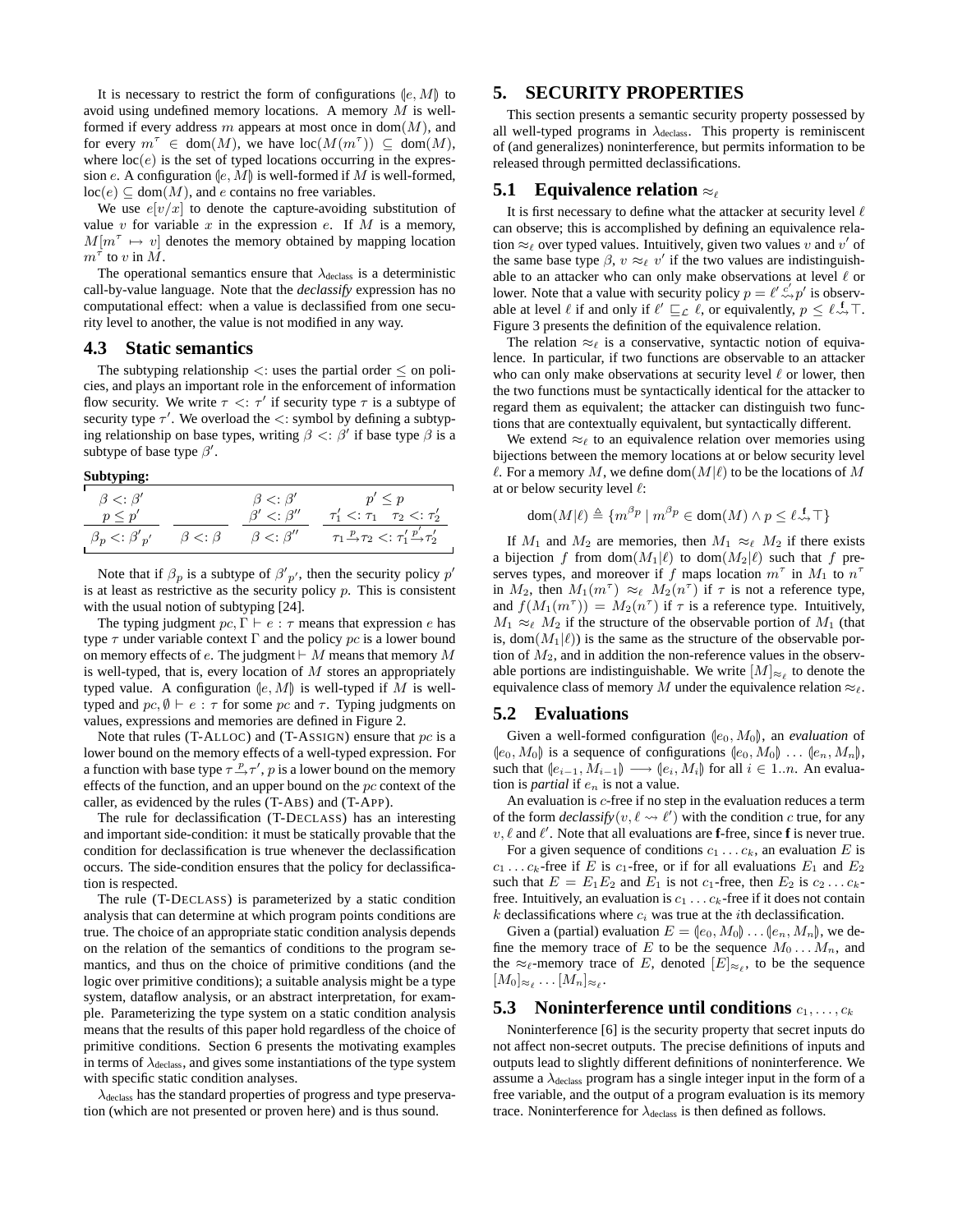| $(\beta$ -REDUCTION)                                                                                                                                                                                                                                                                                                                                                                                                      | (ALLOCATION)                                                                    |                                                                                                                     | (DEREF)                                                         |             |
|---------------------------------------------------------------------------------------------------------------------------------------------------------------------------------------------------------------------------------------------------------------------------------------------------------------------------------------------------------------------------------------------------------------------------|---------------------------------------------------------------------------------|---------------------------------------------------------------------------------------------------------------------|-----------------------------------------------------------------|-------------|
| $(\lambda x : \tau[p], e) v, M) \longrightarrow [e[v/x], M] \longrightarrow [\text{ref}^{\tau} v, M] \longrightarrow [m^{\tau}, M[m^{\tau} \mapsto v]] \longrightarrow m^{\tau} \text{ fresh} \longrightarrow (M[m^{\tau}, M] \longrightarrow (M(m^{\tau}), M])$                                                                                                                                                          |                                                                                 |                                                                                                                     |                                                                 |             |
| (ASSIGN)                                                                                                                                                                                                                                                                                                                                                                                                                  | (SEQ)                                                                           | (DECLASS)                                                                                                           |                                                                 |             |
| $\langle m^{\tau} := v, M \rangle \longrightarrow \langle (1), M[m^{\tau} \mapsto v] \rangle$ $\langle (1), e, M \rangle \longrightarrow \langle e, M \rangle$ $\langle declassify(v, \ell \leadsto \ell'), M \rangle \longrightarrow \langle v, M \rangle$                                                                                                                                                               |                                                                                 |                                                                                                                     |                                                                 |             |
| (CONTEXT)<br>$\langle e, M \rangle \longrightarrow \langle e', M' \rangle$<br>$(E[e], M) \longrightarrow (E[e'], M')$                                                                                                                                                                                                                                                                                                     | Contexts:                                                                       | $E ::= [\cdot   e   v [\cdot]   \mathbf{ref}^{\tau} [\cdot]   ! [\cdot]   [\cdot] := e   v := [\cdot]   [\cdot]; e$ |                                                                 |             |
|                                                                                                                                                                                                                                                                                                                                                                                                                           |                                                                                 | <b>Figure 1: Operational Semantics</b>                                                                              |                                                                 |             |
| $(T-INT)$<br>$(T-VAR)$                                                                                                                                                                                                                                                                                                                                                                                                    | $(T-UNIT)$                                                                      | $(T-LOC)$                                                                                                           | $(T-SUB)$                                                       | $(T-DEREF)$ |
| $\frac{\Gamma(x) = \tau}{pc, \Gamma \vdash x : \tau}$ $\frac{\Gamma(x) = \tau}{pc, \Gamma \vdash x : \tau}$ $\frac{\Gamma(x) = \tau}{pc, \Gamma \vdash n : \text{int}_p}$ $\frac{\Gamma(x) = \tau}{pc, \Gamma \vdash n : \text{int}_p}$ $\frac{\Gamma(x) = \tau}{pc, \Gamma \vdash x : \tau}$ $\frac{\Gamma(x) = \tau}{pc, \Gamma \vdash e : \tau}$ $\frac{\Gamma(x) = \tau}{pc, \Gamma \vdash e : \beta_p \text{ref}_p}$ |                                                                                 |                                                                                                                     |                                                                 |             |
| $(T-SEO)$<br>$\label{eq:2} \frac{\rho}{\rho} \rho, \Gamma \vdash e_1: \text{unit}_p \quad pc, \Gamma \vdash e_2: \tau \qquad \qquad p, \Gamma[x \mapsto \tau] \vdash e: \tau' \qquad \qquad \frac{\rho}{\rho} \rho, \Gamma \vdash e_1: (\tau \mathop{\rightharpoonup}^{pc'} \beta'_{p'})_p \quad pc, \Gamma \vdash e_2: \tau \quad pc \leq pc'$                                                                           | $(T-ABS)$                                                                       | $(T-APP)$                                                                                                           |                                                                 |             |
| $pc, \Gamma \vdash e_1; e_2 : \tau$                                                                                                                                                                                                                                                                                                                                                                                       | $pc, \Gamma \vdash \lambda x : \tau . [p] e : (\tau \rightarrow {\tau'} )_{n'}$ |                                                                                                                     | $pc, \Gamma \vdash e_1 \ e_2 : \beta'_{n' + \lfloor n \rfloor}$ |             |
| $(T-ALLOC)$<br>F-ALLOC)<br>$pc, \Gamma \vdash e : \beta_p$ $pc \leq p$ (T-ASSIGN)<br>$pc, \Gamma \vdash e : \beta_p$ $pc \leq p$ $pc, \Gamma \vdash e_1 : \beta_p$ ref <sub>p'</sub> $pc, \Gamma \vdash e_2 : \beta_p$ $pc \sqcup p' \leq p$ (T-MEM)<br>$\forall m^{\tau} \in \text{dom}(M)$ . $\top, \emptyset \vdash M(m^{\tau}) : \tau$                                                                                |                                                                                 |                                                                                                                     |                                                                 |             |
| $\overline{pc, \Gamma} \vdash \mathbf{ref}^{\beta p} e : (\beta_p \mathbf{ref})_{p'}$                                                                                                                                                                                                                                                                                                                                     | $pc, \Gamma \vdash e_1 := e_2 : \textbf{unit}_{n'}$                             |                                                                                                                     | $\vdash M$                                                      |             |
| $(T-DECLASS)$<br>$pc, \Gamma \vdash v : \beta_{\ell} \overset{c}{\leadsto} \ell' \overset{c'}{\leadsto} p$<br>$pc, \Gamma \vdash$ declassify $(v, \ell \leadsto \ell') : \beta_{\ell' c' n}$                                                                                                                                                                                                                              | reduced with rule (DECLASS)                                                     | condition c is true whenever <i>declassify</i> $(v, \ell \leadsto \ell')$ is                                        |                                                                 |             |

### **Figure 2: Typing judgments**

DEFINITION 5.1.**:** *Let* e *be an expression with free variable* x : **int**<sub>p</sub>, and let  $\ell \in \mathcal{L}$  be a security level. Expression e is noninterfering for x at level  $\ell$  *if for all integer values*  $v_1$  *and*  $v_2$ *, and all memories* M such that  $\{e[v_1/x], M\}$  and  $\{e[v_2/x], M\}$  are well*formed and well-typed, and for any evaluations*  $E_1$  *of*  $\left(\sqrt{e}[v_1/x], M\right)$ *and*  $E_2$  *of*  $\left[\e[v_2/x], M\right]$ *, then*  $\left[E_i\right]_{\approx \ell}$  *is a prefix up to stuttering*<sup>1</sup> *of*  $[E_j]_{\approx_{\ell}}$ , where  $\{i, j\} = \{1, 2\}.$ 

Intuitively, a program is noninterfering for x at level  $\ell$  if an attacker who can observe all memory locations at level  $\ell$  or lower cannot distinguish any two executions of the program with different inputs x. The requirement that one  $\approx_{\ell}$ -memory trace is a prefix of the other up to stuttering implies that the attacker can observe changes to memory but is unable to measure the time between changes. Thus our definition of noninterference is *timinginsensitive*. It is also *termination-insensitive*: the attacker is unable to distinguish a program that has terminated from a program that is still running but hasn't modified any memory since the last change.

In the presence of declassification, a given program e may not be noninterfering, even if  $e$  is well-typed. For example, the program **ref**<sup>int</sup> $\angle$  (*declassify*(x, H  $\leadsto$  L)) is well-typed (where x is of type **int** $H \rvert_{\mathcal{L}_t} L$  and  $H \rvert_{\mathcal{L}_t} L$ ), but it is not noninterfering for x at level L, since an attacker can distinguish evaluations with different values of x. Therefore a generalization of noninterference is needed.

The property *noninterference until conditions*  $c_1, \ldots, c_k$  is based on the intuition that an attacker cannot have made any observations about the input if the following holds:

- The attacker can only make observations about the input after some data has been declassified to some level  $\ell$  or lower;
- the data is only declassified to level  $\ell$  or lower after a sequence of  $k$  declassifications, with condition  $c_i$  true at the ith declassification; and
- that sequence of declassifications has not yet occurred.

DEFINITION 5.2.**:** *Let* e *be an expression with free variable* x :  $\text{int}_{\ell_1 \stackrel{c_1}{\leadsto} \cdots \stackrel{c_{k-1}}{\leadsto} \ell_k \stackrel{c_k}{\leadsto} p$ , and let  $\ell \in \mathcal{L}$  be a security level. Expression e *is* noninterfering for x at level  $\ell$  until conditions  $c_1, \ldots, c_k$  *if for all integer values*  $v_1$  *and*  $v_2$ *, and all memories* M *such that*  $\{e[v_1/x], M\}$  and  $\{e[v_2/x], M\}$  are well-formed and well-typed, *and for any*  $c_1 \ldots c_k$ -free evaluations  $E_1$  of  $\left[\exp\left(\frac{x_1}{x}\right), M\right)$  and  $E_2$ *of*  $\left[\exp\{v_2/x\}, M\right]$  *then*  $\left[E_i\right]_{\approx_\ell}$  *is a prefix up to stuttering of*  $\left[E_j\right]_{\approx_\ell}$ *,* where  $\{i, j\} = \{1, 2\}$ *where*  $\{i, j\} = \{1, 2\}$ .

Evaluations  $E_1$  and  $E_2$  are  $c_1 \ldots c_k$ -free, so the sequence of  $k$  declassifications, with  $c_i$  true at the *i*th declassification, cannot

<sup>&</sup>lt;sup>1</sup>Sequence  $s_1$  is a prefix up to stuttering of sequence  $s_2$  if  $s'_1$  is a prefix of  $s'_2$ , where  $s'_i$  is the result of removing all consecutively repeated elements from  $s_i$ . For example, the sequence  $aabacc$  is a prefix up to stuttering of abbbacd, since abac is a prefix of abacd.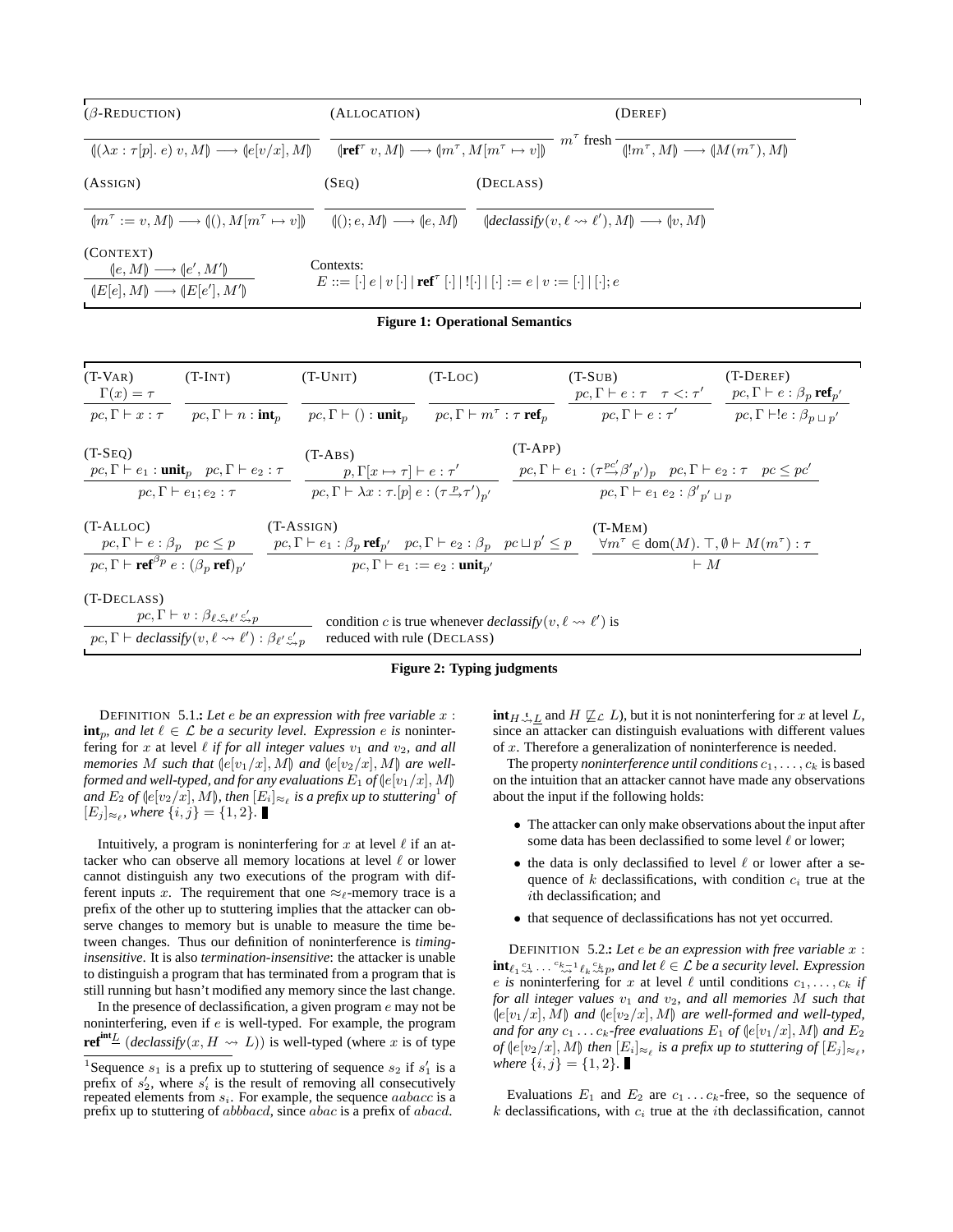| () : $\textbf{unit}_{p_1} \approx_{\ell}$ () : $\textbf{unit}_{p_2}$                                                                                                                                                                | $p_1 \leq \ell \stackrel{\mathbf{f}}{\leadsto} \top$ $p_2 \leq \ell \stackrel{\mathbf{f}}{\leadsto} \top$                                    | $p_1 \nleq \ell \stackrel{\mathbf{f}}{\rightsquigarrow} \top$ $p_2 \nleq \ell \stackrel{\mathbf{f}}{\rightsquigarrow} \top$ | $p_1 \leq \ell \stackrel{\mathbf{f}}{\leadsto} \top$ $p_2 \leq \ell \stackrel{\mathbf{f}}{\leadsto} \top$                                                                                                                                                                                         |
|-------------------------------------------------------------------------------------------------------------------------------------------------------------------------------------------------------------------------------------|----------------------------------------------------------------------------------------------------------------------------------------------|-----------------------------------------------------------------------------------------------------------------------------|---------------------------------------------------------------------------------------------------------------------------------------------------------------------------------------------------------------------------------------------------------------------------------------------------|
|                                                                                                                                                                                                                                     | $n: \textbf{int}_{p_1} \approx_{\ell} n: \textbf{int}_{p_2}$                                                                                 | $n_1$ : $\text{int}_{p_1} \approx_{\ell} n_2$ : $\text{int}_{p_2}$                                                          | $m^{\tau}$ : $\tau$ ref <sub>p<sub>1</sub></sub> $\approx_{\ell} m^{\tau}$ : $\tau$ ref <sub>p<sub>2</sub></sub>                                                                                                                                                                                  |
| $p_1 \nleq \ell \stackrel{\mathbf{f}}{\leadsto} \top$ $p_2 \nleq \ell \stackrel{\mathbf{f}}{\leadsto} \top$<br>$m_1^{\tau}$ : $\tau$ ref <sub>p<sub>1</sub></sub> $\approx_{\ell} m_2^{\tau}$ : $\tau$ ref <sub>p<sub>2</sub></sub> | $p_1 \leq \ell \sqrt[4]{\pi}$ $p_2 \leq \ell \sqrt[4]{\pi}$<br>$(\lambda x : \tau.[p] e) : (\tau \rightarrow{\mathcal{T}}')_{p_1} \approx_e$ | $(\lambda x : \tau. [p] e) : (\tau \rightarrow {\tau'} )_{p_2}$                                                             | $p_1 \nleq \ell \stackrel{\mathbf{f}}{\leadsto} \top$ $p_2 \nleq \ell \stackrel{\mathbf{f}}{\leadsto} \top$<br>$(\lambda x : \tau.[p'_1] e_1):(\tau_1 \mathop{\to}\limits^{p'_1} \tau'_1)_{p_1} \approx_{\ell}$<br>$(\lambda y:\tau.[p_2']\;e_2):(\tau_2\mathop{\to}\limits^{p_2'}\tau_2')_{p_2}$ |

#### **Figure 3: Equivalence relation**  $\approx_{\ell}$

have occured in either evaluation. If the expression  $e$  is noninterfering for x at level  $\ell$  until conditions  $c_1, \ldots, c_k$ , then an attacker that can only observe memory at level  $\ell$  or lower is thus unable to distingush evaluation  $E_1$  from evaluation  $E_2$ .

If the input is never declassified below a certain level, noninterference until conditions  $c_1, \ldots, c_k$  entails noninterference at that level, as stated by the following theorem:

THEOREM 5.3.**:** *Let* e *be an expression with free variable* x :  $\text{int}_{\ell_1} \mathcal{L}_1^1 \dots \mathcal{L}_{\infty}^{k-1} \ell_k \mathcal{L}_{\infty}^{\mathfrak{g}}$  *p, and let*  $\ell \in \mathcal{L}$  *be a security level such that e* is noninterfering for x at level  $\ell$  *until conditions*  $c_1, \ldots, c_{k-1}$ , **f**. *Then*  $e$  *is noninterfering for*  $x$  *at level*  $\ell$ *.* 

The type system of  $\lambda_{\text{declass}}$  ensures that well-typed programs are noninterfering until conditions  $c_1, \ldots, c_k$ , for all appropriate sequences of conditions  $c_1 \ldots c_k$ , and appropriate security levels.

THEOREM 5.4.: Let e be an expression such that  $pc, \emptyset[x \mapsto$  $\text{int}_{\ell_1 \stackrel{c_1}{\leadsto} \cdots \stackrel{c_{k-1}}{\leadsto} \ell_k \stackrel{c_k}{\leadsto} p}$   $\vdash e : \tau$  *for some security policy pc and type*  $\tau$ , and let  $\ell \in \mathcal{L}$  be a security level such that  $\ell_i \nsubseteq_{\mathcal{L}} \ell$  for all  $i \in \{1..k\}$ . Then e is noninterfering for x at level  $\ell$  until conditions  $c_1, \ldots, c_k$ .

Note that Theorem 5.4 ensures that a well-typed  $e$  is noninterfering until conditions  $c_1, \ldots, c_k$  only at security levels  $\ell$  such that  $\ell_i \not\sqsubseteq_{\mathcal{L}} \ell$  for all  $i \in 1..k$ ; the intuition is that if  $\ell_i \sqsubseteq_{\mathcal{L}} \ell$  for some  $i \in 1..k$ , then the attacker may observe information about the input before all  $k$  declassifications have been performed.

The proof of Theorem 5.4 uses Pottier and Simonet's proof technique [20], which extends the language to allow a single expression to represent two program executions that differ only in their secret inputs; the proof of Theorem 5.4 is reduced to a type preservation proof in the extended language. We present the key points of the proof here, and refer the reader to Appendix A for more details.

The language  $\lambda_{\text{declass}}^2$  extends the language  $\lambda_{\text{declass}}$  with a bracket construct  $\langle e_1 | e_2 \rangle$ . The pair  $\langle e_1 | e_2 \rangle$  represents two different expressions,  $e_1$  and  $e_2$ , that may arise during two different executions of a program. Thus, the two  $\lambda_{\text{declass}}$  expressions  $e[v_1/x]$  and  $e[v_2/x]$  can be represented by the single expression  $e[\langle v_1 | v_2 \rangle / x]$ in  $\lambda_{\text{declass}}^2$ . A bracket expression can appear arbitrarily deep within an expression, but cannot be nested within another bracket expression. Using  $\lambda_{\text{declass}}^2$ , Theorem 5.4 can be proved in three steps:

1. Prove that  $\lambda_{\text{declass}}^2$  adequately represents the execution of two  $\lambda_{\text{declass}}$  expressions. Pottier and Simonet's definition of adequacy is not suited for our purposes; their extended language is required to represent two base language evaluations only if both base language evaluations terminate. Since we need to reason about partial evaluations, our definition of adequacy requires that given two  $\lambda_{\text{declass}}$  evaluations, there is a  $\lambda_{\text{declass}}^2$ evaluation that fully represents at least one of them.

- 2. Prove type preservation for  $\lambda_{\text{declass}}^2$ . A key point of the type system of  $\lambda_{\text{declass}}^2$  is that if the bracket expression  $\langle e_1 | e_2 \rangle$  has type  $\beta_{p'}$ , then both  $e_1$  and  $e_2$  have type  $\beta_{p'}$ , and moreover, for some fixed policy  $\ell_1 \stackrel{c_1}{\leadsto} \cdots \stackrel{c_{k-1}}{\leadsto} \ell_k \stackrel{c_k}{\leadsto} p$  there is some  $j \in$ 1. k such that  $\ell_j \stackrel{c_j}{\leadsto} \cdots \stackrel{c_{k-1}}{\leadsto} \ell_k \stackrel{c_k}{\leadsto} p \leq p'$ . This ensures that for any level  $\ell \in \mathcal{L}$  such that  $\ell_i \not\sqsubseteq_{\mathcal{L}} \ell$  for all  $i \in 1..k$ , no bracket expression is observable at level  $\ell$ .
- 3. Prove that type preservation for  $\lambda_{\text{declass}}^2$  entails Theorem 5.4. Let  $e$  be an expression that is well-typed under the variable context containing the single variable  $x : \text{int}_{\ell_1} \overset{c_1}{\leadsto} \cdots \overset{c_{k-1}}{\leadsto} \ell_k \overset{c_k}{\leadsto} p$ . Let  $\ell \in \mathcal{L}$  be a security level such that  $\ell_i \nightharpoondown_{\mathcal{L}} \ell$  for all  $i \in 1..k$ . Let  $v_1$  and  $v_2$  be two integers. Let  $M_0$  be a memory such that  $\langle e[v_1/x], M_0 \rangle$  and  $\langle e[v_2/x], M_0 \rangle$  are well-formed and well-typed. The  $\lambda_{\text{declass}}^2$  configuration  $\left(\frac{e}{v_1} | v_2 \rangle / x \right)$ ,  $M_0$  and represents the two  $\lambda_{\text{declass}}$  configurations  $\left(\frac{e}{v_1} | u_2 \rangle / x \right)$ , and represents the two  $\lambda_{\text{declass}}$  configurations  $\left[\frac{e[v_1/x]}{w_1}, \frac{M_0}{w_1}\right]$  and  $\langle e[v_2/x], M_0 \rangle$ . Consider  $\langle e[\langle v_1 | v_2 \rangle/x], M_0 \rangle$ ...  $\langle e_n, M_n \rangle$ , a (partial)  $c_1 \ldots c_k$ -free evaluation of  $\left[\left\langle v_1 \, | \, v_2 \rangle / x \right], M_0 \right]$ (which represents two  $c_1 \ldots c_k$ -free evaluations, one of the configuration  $\left(\frac{e[v_1/x]}{A_{\text{eclass}}}\right)$  and one of  $\left(\frac{e[v_2/x]}{A_0}\right)$ . Type preservation for  $\lambda_{\text{declass}}^2$  ensures that a value bound to any memory location in  $M_n$  that is observable at security level  $\ell$  contains no bracket constructs. Thus, the two sequences of memories from the two  $\lambda_{\text{declass}}$  evaluations are  $\approx_{\ell}$  equivalent up to stuttering, showing that  $e$  is noninterfering for  $x$  at level  $\ell$  until conditions  $c_1, \ldots, c_k$ , as required.

## **6. MOTIVATING EXAMPLES REVISITED**

In this section we reconsider the examples of Section 2 in terms of the language  $\lambda_{\text{declass}}$ , and see how the type system of the language avoids the vulnerabilities mentioned.

## **6.1 Password checking**

Consider the abstraction of the password checking system, written in  $\lambda_{\text{declass}}$ , assuming the addition of booleans, equality test == for integers, and the use of let  $x:\tau = e$  in  $e'$  as syntactic sugar for  $(\lambda x : \tau$ [p] e') e, for some appropriate security policy p.

- *1* **let** *secret*:**int** $\underline{H}$  = ... **in**
- 2 **let**  $pwd$ :( $\text{int}_{H}^{cert}$ <sub> $\mathcal{L}$ </sub>)  $\text{ref}_{pub}$  = ... **in**
- 3 **let** *guess*: $\text{int}_{H}^{cert} L = ...$  **in**
- *4* **let** *test*:**boolean** $H^{cert}L = (guess == !pwd)$  **in**
- 5 **let** *result*:**boolean**<sub>L</sub> = *declassify*(*test*, *H*  $\sim$  *L*) **in** ...

Recall that the type system of  $\lambda_{\text{declass}}$  requires a static condition analysis to determine that the appropriate conditions for declassification are true whenever declassification occurs. The primitive condition cert is true only when certified and trusted code is running. Thus, a suitable static condition analysis can simply check if the *declassify* expression occurs in certified and trusted code. Since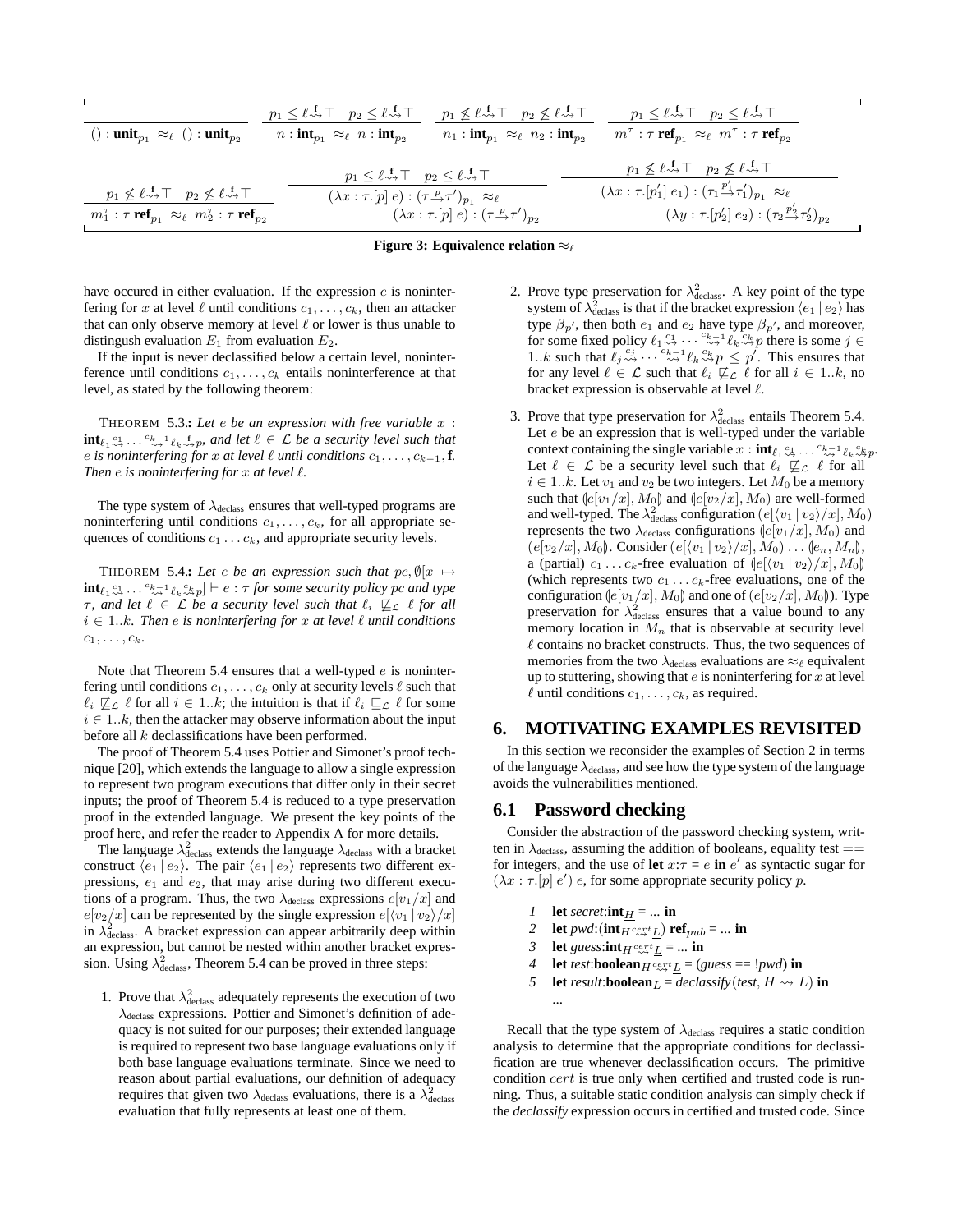line 5 is certified and trusted code (as it is part of the trusted password checking module), cert is true when the *declassify* expression of line 5 is reduced, and so the program is well-typed.

The type system for  $\lambda_{\text{declass}}$  prevents the value stored in the memory location *pwd* from depending on the value of *secret*. If the assignment  $pwd := secret$  were inserted between lines 2 and 3, type checking would reject the program, as  $int_H$ , the type of *secret*, is not a subtype of  $\text{int}_{H^{cert}L}$ , the type of the password.

More generally, no laundering of data can be well-typed in  $\lambda_{\text{declass}}$ , as declassification policies can express what declassifications are permitted, and the type system ensures these security policies are enforced. This includes laundering through *implicit flows* of information, where the control structure of a program is used as an information channel.

## **6.2 Sealed auctions**

Consider the abstraction of the sealed auction protocol written in  $\lambda_{\text{declass}}$ , where the primitive condition  $bids$  is true only when both Alice and Bob's bids have both been submitted.

- *1* **let** *aliceBid*: $\text{int}_{A}^{b} \overset{ids}{\leadsto} pub = ...$  **in**
- 2 **let** *bobBid*: $\text{int}_B$ <sup>*bids*</sup> $\omega_p$ *pub* = ... **in**
- 3 **let**  $aliceOpenBid: \underbrace{true}{true} = deck(side, A \rightsquigarrow pub)$  **in**
- 4 **let** *bobOpenBid*: $\text{int}_{pub} =$  *declassify*(*bobBid, B*  $\rightsquigarrow$  *pub*) **in**
- *5* /∗ *determine winner* ∗/

...

Unlike the password checking example, the connection between the semantics of the primitive conditions and the program semantics is non-trivial, and thus a more complex static condition analysis is required. However, for the abstraction of the auction protocol given above, a relatively simple static condition analysis is suitable.

Note that Alice's bid is the value of the variable *aliceBid* and Bob's bid is the value of the variable *bobBid*, and that these values are immutable after their initialization. Thus, the primitive condition bids is true at a given program point only if both *aliceBid* and *bobBid* are in the variable context at that program point. At lines 3 and 4, where Alice and Bob's bids are declassified, both variables are in the context, and so the condition bids is true at these program points, and the program is well-typed.

If the program were modified by swapping lines 2 and 3 (as in Section 2), so that Alice's bid were declassified before Bob's bid is submitted, then bids would not be true at the early declassification of Alice's bid: the variable *bobBid* would not be in the context. The modified program would thus fail to type-check. The type system of  $\lambda_{\text{declass}}$  ensures that the condition for declassification must be true at the time of declassification, and so prevents the inappropriate early declassification of Alice's bid.

A fuller and more realistic implementation of the sealed auction protocol (having, for example, multiple auctions, a statically unknown number of bidders, and functions for program modularization), would require a correspondingly more complex static condition analysis. Note, however, that the declassification policies for bids would remain the same; what changes is the relationship of the primitive condition semantics to the program semantics.

## **7. EXTENSIONS**

There are several possible extensions to the declassification policies which increase policy expressiveness and allow them to capture more precisely the intended security behavior of systems.

**Other logics for conditions:** Classical propositional logic is used to reason about the conditions for declassification. For a given





(a) Trees (b) Arbitrary Rooted Directed Graphs **Figure 4: Examples of extended security policies for operations other than declassify.**

application domain, other logics may be better suited to express when declassification is permitted; possibilities include first-order logic, temporal logic, epistemic logic and linear logic. The logic must define an appropriate form of conjunction and implication for conditions to support the ordering  $\leq$  and join operation  $\sqcup$ .

For example, consider the sealed auction of Section 2. Temporal logic can express a suitable condition for when Alice and Bob's bids can be declassified: **P**bidsClosed, where bidsClosed is true when the auction bidding stops, and the formula **P**bidsClosed is true when the auction bidding stopped sometime in the past. Standard model checking techniques provide a sound static condition analysis that can determine if temporal logic formulas are always true at the time of declassification, that is, if for all possible execution paths to the declassification, the formula is true.

The use of more expressive logics may make the comparison of two security policies (and thus the type checking of  $\lambda_{\text{declass}}$  programs) undecidable. In addition, proving that a condition is always true at the time of declassification, as required by the rule (T-DECLASS), may become more complex.

**Operations other than declassify:** Extending the security policies to other operations than declassification increases their expressiveness. Data labeled with an extended policy  $\ell \stackrel{c: op}{\leadsto} p$  must be treated at security level  $\ell$ , the operator  $op$  may be applied to the data provided condition  $c$  is true, and the result of the operation is labeled with security policy p. The security policy  $\ell \rightarrow \infty$  is equivalent to the extended security policy  $\ell^{c:$  declassify p, where *declassify* is the declassify operator.

With multiple operators, there is no reason to restrict the number of possible operations on data; extended security policies could form trees, such as in Figure 4(a) or even arbitrary rooted directed graphs, as in Figure 4(b).

The password example of Section 6.1 could benefit from the more expressive security policies. The security policy for the password is  $H \stackrel{cert}{\leadsto} \underline{L}$ , which permits the password in its entirety to be declassified to security level L. The introduction of an equality test operator *eq* would allow the policy to be amended to  $\overrightarrow{H}^{cert: eq} \underline{L}$ , which expresses the desirable restriction [25] that only the result of an equality test of the password can be declassified.<sup>2</sup>

Further investigation of extended security policies may show them to be expressive enough to allow the clean treatment of encryption and decryption as primitive operations. Suppose *enc* is a primitive encryption operator. Then the security policy  $H^{c;\text{enc}} \to \infty$  would allow the encryption of secret (security level  $H$ ) data, and allow the resulting encrypted data to be non-secret (security level  $L$ ); the policy would also remove the possibility of accidental declassification of unencrypted data, which the policy  $H \sim \mathcal{L}$  might permit.

**Dynamic security policies:** The  $\lambda_{\text{declass}}$  typing rule for declas-

 $2$ It is also necessary to ensure that results of computations involving the password cannot be declassified with equality tests [25], which would allow the entire password to be leaked in just  $k$  equality tests, where  $k$  is the password size in bits. This can be accomplished by adding an operator *arith* which represents all arithmetic operations; the password's security policy wouldn't allow any arithmetic operations on the password, removing this possible channel.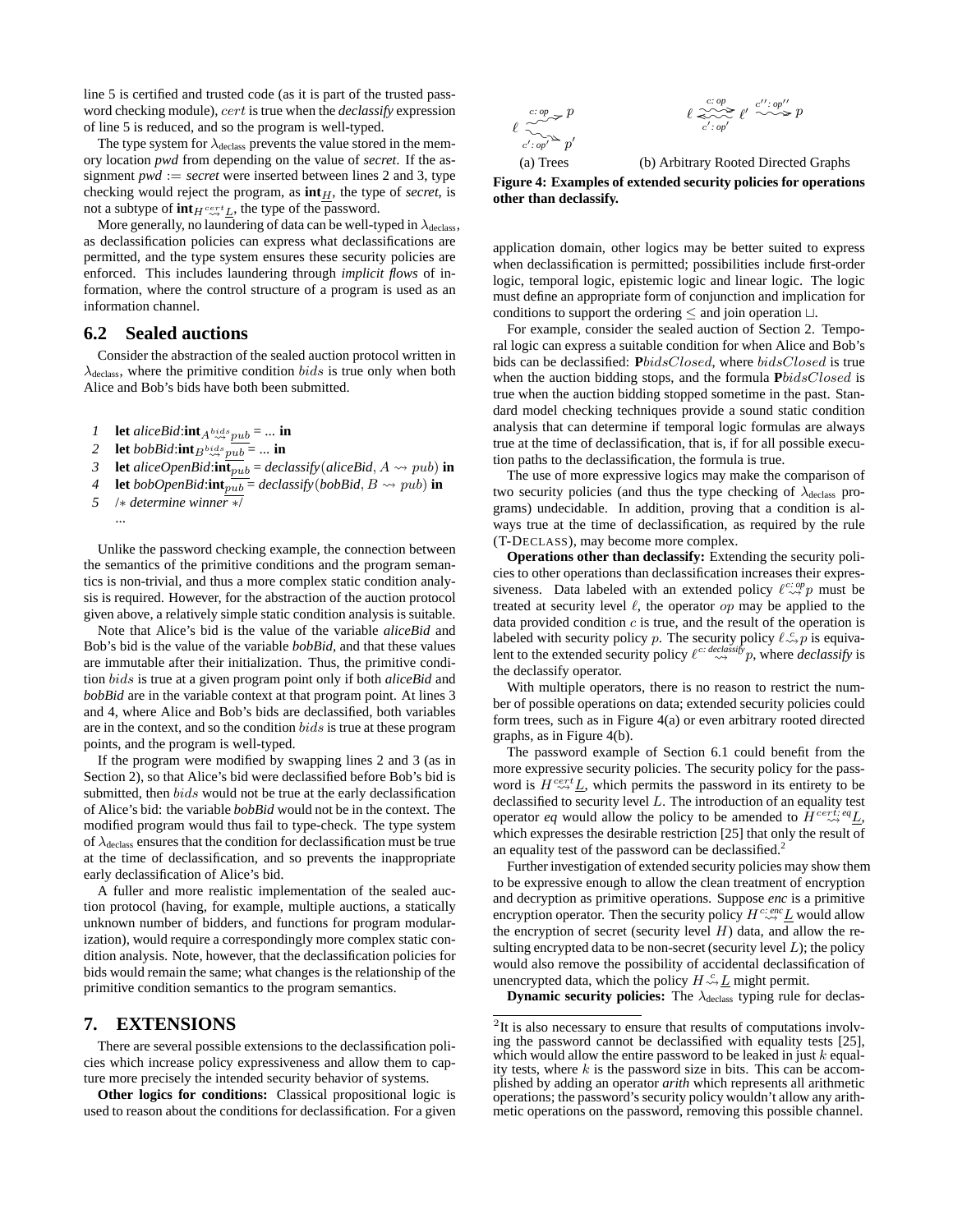sification (T-DECLASS) requires the static proof that condition  $c$ is true when the declassification of data labeled  $\ell \rightarrow \infty$  p occurs. This static proof burden could be removed and a more dynamic approach to declassification policies taken. Instead, a declassification could succeed or fail at run time, depending on whether the condition is true or false at the time of declassification. However, since the runtime behavior of the program would now depend on the security policies of data, a new information channel is introduced, and care must be taken that the desired information flow properties hold regardless of the success or failure of declassifications. Other work on dynamic security policies [32] addresses these issues.

## **8. RELATED WORK**

*Intransitive noninterference* [22, 18, 21] is an information flow property based on noninterference that was introduced to describe the behavior of systems that need to declassify information. Intransitive noninterference is an intensional property, where in each step of computation, information only flows between security levels (or *domains*) according to some (possibly intransitive) relation.

Declassification policies are compatible with intransitive noninterference. A security policy  $\ell \stackrel{c}{\leadsto} \ell' \stackrel{c'}{\leadsto} p$  can be viewed as a declaration that information may flow from security level  $\ell$  to security level  $\ell'$ . Alternatively, a security policy  $\ell \rightarrow \ell' \rightarrow \ell' \rightarrow p$  may only be allowed if information is permitted to flow from  $\ell$  to  $\ell'$ , according to some (externally declared) relation. In fact, declassification policies extend intransitive noninterference with temporal properties: in each computation step, information flows between levels only if that flow is permitted *and* appropriate conditions are true for that computation step. This additional expressiveness permits security policies that prevent inappropriate declassifications, such as in the sealed auction example, which intransitive noninterference by itself is unable to accomplish.

Intransitive noninterference specifies security policies on security domains, that is, how information may flow between domains; by contrast, declassification policies associate security policies with data. For example, assuming  $H, L \in \mathcal{L}$  are domains such that  $H \not\sqsubseteq_{\mathcal{L}} L$ , data labeled with the security policy  $H \rightarrow \_L$  is in the same domain  $H$  as data labeled with the security policy  $H$ ; however, the former may be declassified to the domain  $L$ , while the latter will never be declassified to the domain  $L$ . Thus, declassification policies provide additional precision, ensuring that data labeled  $H$  will never be declassified to the domain  $L$ , despite the fact that some information is permitted to flow from domain  $H$  to  $L$ . This additional precision could alternatively be seen as a refinement of security domains: the policy  $\ell \rightarrow p$  represents the subdomain of  $\ell$  that may be declassified (when  $c$  is true) to the subdomain represented by  $p$ . Viewed in this light, security policies for declassification provide a structured and intuitive method of refining security domains, based on what declassifications may be performed in the future.

Recent work by Mantel and Sands [11] places intransitive noninterference in a language setting, providing a bisimulation-based security condition for multi-threaded programs that controls where information can be declassified, and a type system for a language that enforces this condition.

*Robust declassification* [28] is a desirable security property for systems that perform declassification. In brief, a system is robust if an active attacker (one who can observe and modify the behavior of the system) cannot learn more about the system (including secret inputs) than could a passive attacker (one who can observe but not modify the behavior of a system). In a language based setting, this means that the decision to declassify data must be trusted [27, 16]; this is equivalent to the following condition being true at every declassification: *control flow and data at this program point* *is trusted*. By making this a primitive condition and conjoining it to all declassification conditions in the security policies, robust declassification can be expressed in  $\lambda_{\text{declass}}$  using an appropriate static condition analysis. The requirement that the decision to declassify data must be trusted is alluded to in the password checking example in Section 6.1, through use of the primitive condition  $cert$ , which is true only if certified and trusted code is executing.

*Selective declassification* [19] was introduced as part of the decentralized label model [14, 15], and requires the owners of data to authorize all declassifications of that data; which owners are required to give their authorization for a given declassification depends on what security levels the data is being declassified from and to. Pottier and Conchon [19] present selective declassification as a combination of information flow and access control, where a number of declassification operations are locked at appropriate levels of authority; access control allows only suitably authorized principals to unlock the declassification operations, and only unlocked declassification operations can declassify information. Selective declassification, like robust declassification, attempts to prevent inappropriate declassifications by requiring a certain condition to be true when declassification occurs: *all required owners of the data have authorized the declassification*. Like robust declassification, such a condition can be incorporated into declassification policies.

Banerjee and Naumann give a type system for a Java-like language that uses access control to mediate information release [3]. The type system allows a dependency to be introduced between dynamically enabled access control permissions in the Java model and the security level of a method result. The security property enforced is, however, noninterference.

Ferrari et al. [5] use a form of dynamically-checked declassification in an object-oriented system through *waivers* to strict information flow. Waivers are applied dynamically and can mention specific data objects, thus providing fine-grain control over when information is declassified. With suitable extensions to the declassification policies (specifically dynamic testing of conditions and possibly a more expressive logic for conditions than classical propositional logic), we believe that waivers can be represented using declassification policies.

The language  $\lambda_{\text{declass}}$  is a *security-typed language* (e.g., [26, 24, 8, 13, 1, 2, 20]), in which types of program variables are annotated with security policies. The type systems of such language enforce security properties, typically noninterference.

Other approaches, such as *quantitative information flow* (e.g., [12, 10, 4]) and *relative secrecy* [25] seek to measure or bound the amount of information that is declassified. This work is largely orthogonal to declassification policies, which, in the context of this paper, are concerned only with possibilistic security assurances. However, the conditions for declassifications could perhaps be useful in specifying or bounding channel capacities.

## **9. CONCLUSION**

We have presented an expressive framework for declassification security policies, and incorporated them in a security type system. A security policy for declassification describes a sequence of security levels through which a labeled data value may be declassified if associated conditions are met. Security policies for declassification are defined independently of any mechanism for enforcing them; the security type system presented here is one such mechanism.

In the language setting of a security type system, these declassification policies are connected to a semantic security condition that generalizes noninterference to allow information release only if the given conditions are satisfied. For generality, we have parameterized the declassification policy framework on the choice of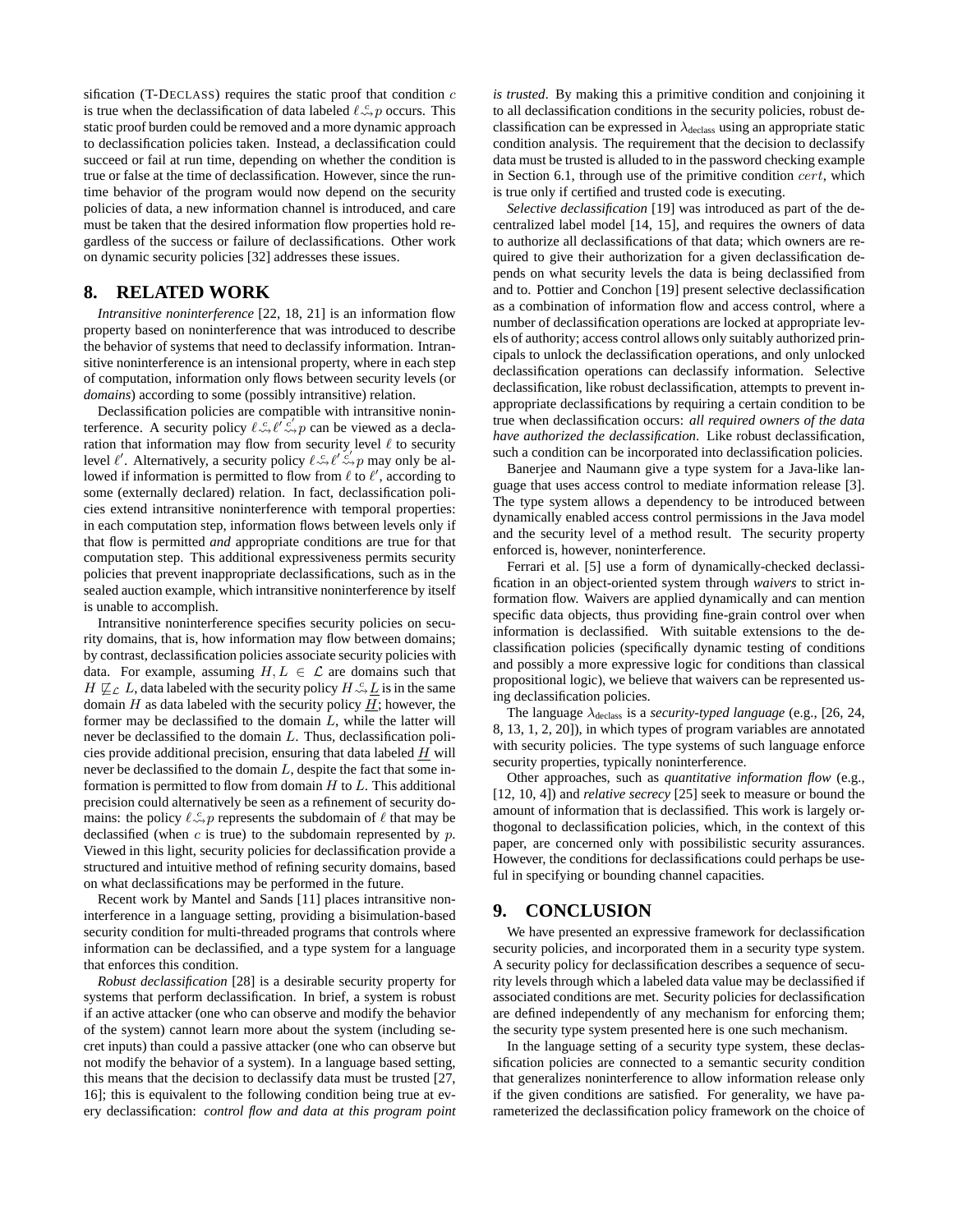conditions, and correspondingly parameterized the type system on a static condition analysis that connects the semantics of the conditions to the language semantics. Our experience in applying these policies to various small programs, some of which are given here, suggests that the policy language is intuitive and usefully restricts program behavior. Thus, the analysis embodied in the type system helps to avoid writing insecure programs in the presence of downgrading. We have also identified a number of possible extensions that may lead to future work.

## **Acknowledgments**

Thanks to Andrei Sabelfeld and Steve Zdancewic for suggestions about declassification policies, and Michael Clarkson, Nate Nystrom, Riccardo Pucella, Lantian Zheng, and the anonymous reviewers for providing helpful feedback. Dave Sands also offered some useful insights on intransitive noninterference.

This work was supported by the Department of the Navy, Office of Naval Research, under ONR Grant N00014-01-1-0968. Any opinions, findings, conclusions, or recommendations contained in this material are those of the authors and do not necessarily reflect views of the Office of Naval Research. This work was also supported by the National Science Foundation under grants 0208642 and 0133302, and by an Alfred P. Sloan Research Fellowship.

- **10. REFERENCES** [1] J. Agat. Transforming out timing leaks. In *Proc. 27th ACM Symp. on Principles of Programming Languages (POPL)*, pages 40–53, Boston, MA, Jan. 2000.
- [2] A. Banerjee and D. A. Naumann. Secure information flow and pointer confinement in a Java-like language. In *IEEE Computer Security Foundations Workshop (CSFW)*, June 2002.
- [3] A. Banerjee and D. A. Naumann. Using access control for secure information flow in a java-like language. In *Proc. 16th IEEE Computer Security Foundations Workshop*, pages 155–169, June 2003.
- [4] A. Di Pierro, C. Hankin, and H. Wiklicky. Approximate non-interference. In *Proc. 15th IEEE Computer Security Foundations Workshop*, pages 1–15, June 2002.
- [5] E. Ferrari, P. Samarati, E. Bertino, and S. Jajodia. Providing flexibility in information flow control for object-oriented systems. In *Proc. IEEE Symposium on Security and Privacy*, pages 130–140, Oakland, CA, USA, May 1997.
- [6] J. A. Goguen and J. Meseguer. Security policies and security models. In *Proc. IEEE Symposium on Security and Privacy*, pages 11–20, Apr. 1982.
- [7] J. W. Gray, III. Towards a mathematical foundation for information flow security. In *Proc. IEEE Symposium on Security and Privacy*, pages 21–34, 1991.
- [8] N. Heintze and J. G. Riecke. The SLam calculus: Programming with secrecy and integrity. In *Proc. 25th ACM Symp. on Principles of Programming Languages (POPL)*, pages 365–377, San Diego, California, Jan. 1998.
- [9] K. Honda and N. Yoshida. A uniform type structure for secure information flow. In *Proc. 29th ACM Symp. on Principles of Programming Languages (POPL)*, pages 81–92. ACM Press, Jan. 2002.
- [10] G. Lowe. Quantifying information flow. In *Proc. 15th IEEE Computer Security Foundations Workshop*, June 2002.
- [11] H. Mantel and D. Sands. Controlled downgrading based on intransitive (non)interference. Unpublished draft, 2003.
- [12] J. K. Millen. Covert channel capacity. In *Proc. IEEE Symposium on Security and Privacy*, Oakland, CA, 1987.
- [13] A. C. Myers. JFlow: Practical mostly-static information flow control. In *Proc. 26th ACM Symp. on Principles of Programming Languages (POPL)*, pages 228–241, San Antonio, TX, Jan. 1999.
- [14] A. C. Myers and B. Liskov. A decentralized model for information flow control. In *Proc. 17th ACM Symp. on Operating System Principles (SOSP)*, pages 129–142, Saint-Malo, France, 1997.
- [15] A. C. Myers and B. Liskov. Complete, safe information flow with decentralized labels. In *Proc. IEEE Symposium on Security and Privacy*, pages 186–197, Oakland, CA, USA, May 1998.
- [16] A. C. Myers, A. Sabelfeld, and S. Zdancewic. Enforcing robust declassification. In *Proc. 17th IEEE Computer Security Foundations Workshop*, June 2004. to appear.
- [17] J. Palsberg and P. Ørbæk. Trust in the λ-calculus. In *Proc. 2nd International Symposium on Static Analysis*, number 983 in Lecture Notes in Computer Science, pages 314–329. Springer, Sept. 1995.
- [18] S. Pinsky. Absorbing covers and intransitive non-interference. In *Proc. IEEE Symposium on Security and Privacy*, pages 102–113, 1995.
- [19] F. Pottier and S. Conchon. Information flow inference for free. In *Proc. 5nd ACM SIGPLAN International Conference on Functional Programming (ICFP)*, pages 46–57, 2000.
- [20] F. Pottier and V. Simonet. Information flow inference for ML. In *Proc. 29th ACM Symp. on Principles of Programming Languages (POPL)*, pages 319–330, 2002.
- [21] A. W. Roscoe and M. H. Goldsmith. What is intransitive noninterference? In *Proc. 12th IEEE Computer Security Foundations Workshop*, 1999.
- [22] J. Rushby. Noninterference, transitivity and channel-control security policies. Technical Report CSL-92-02, SRI, Dec. 1992.
- [23] A. Sabelfeld and D. Sands. Probabilistic noninterference for multi-threaded programs. In *Proc. 13th IEEE Computer Security Foundations Workshop*, pages 200–214. IEEE Computer Society Press, July 2000.
- [24] D. Volpano and G. Smith. A type-based approach to program security. In *Proceedings of the 7th International Joint Conference on the Theory and Practice of Software Development*, pages 607–621, 1997.
- [25] D. Volpano and G. Smith. Verifying secrets and relative secrecy. In *Proc. 27th ACM Symp. on Principles of Programming Languages (POPL)*, pages 268–276, Boston, MA, Jan. 2000.
- [26] D. Volpano, G. Smith, and C. Irvine. A sound type system for secure flow analysis. *Journal of Computer Security*, 4(3):167–187, 1996.
- [27] S. Zdancewic. A type system for robust declassification. In *Proceedings of the Nineteenth Conference on the Mathematical Foundations of Programming Semantics*, Electronic Notes in Theoretical Computer Science, Mar. 2003.
- [28] S. Zdancewic and A. C. Myers. Robust declassification. In *Proc. 14th IEEE Computer Security Foundations Workshop*, pages 15–23, Cape Breton, Nova Scotia, Canada, June 2001.
- [29] S. Zdancewic and A. C. Myers. Secure information flow and CPS. In *Proc. 10th European Symposium on Programming*, volume 2028 of *Lecture Notes in Computer Science*, pages 46–61, 2001.
- [30] S. Zdancewic and A. C. Myers. Observational determinism for concurrent program security. In *Proc. 16th IEEE Computer Security Foundations Workshop*, pages 29–43, Pacific Grove, California, June 2003.
- [31] S. Zdancewic, L. Zheng, N. Nystrom, and A. C. Myers. Untrusted hosts and confidentiality: Secure program partitioning. In *Proc. 18th ACM Symp. on Operating System Principles (SOSP)*, pages 1–14, Banff, Canada, Oct. 2001.
- [32] L. Zheng and A. C. Myers. Dynamic security labels and noninterference. Technical Report 2004–1924, Cornell University Computing and Information Science, 2004.

## **APPENDIX**

## **A. PROOF OF THEOREM 5.4**

In this appendix we present the syntax and semantics of the language  $\lambda_{\text{declass}}^2$ , show that it is adequate to represent the evaluation of two  $\lambda_{\text{declass}}$  expressions, and that type preservation holds. Finally, we prove that type preservation of  $\lambda_{\text{declass}}^2$  implies Theorem 5.4.

## **A.1** Syntax and Semantics of  $\lambda_{\text{declass}}^2$

The language  $\lambda_{\text{declass}}^2$  extends the language  $\lambda_{\text{declass}}$  with a bracket construct  $\langle e_1 | e_2 \rangle$ . The pair  $\langle e_1 | e_2 \rangle$  represents two different ex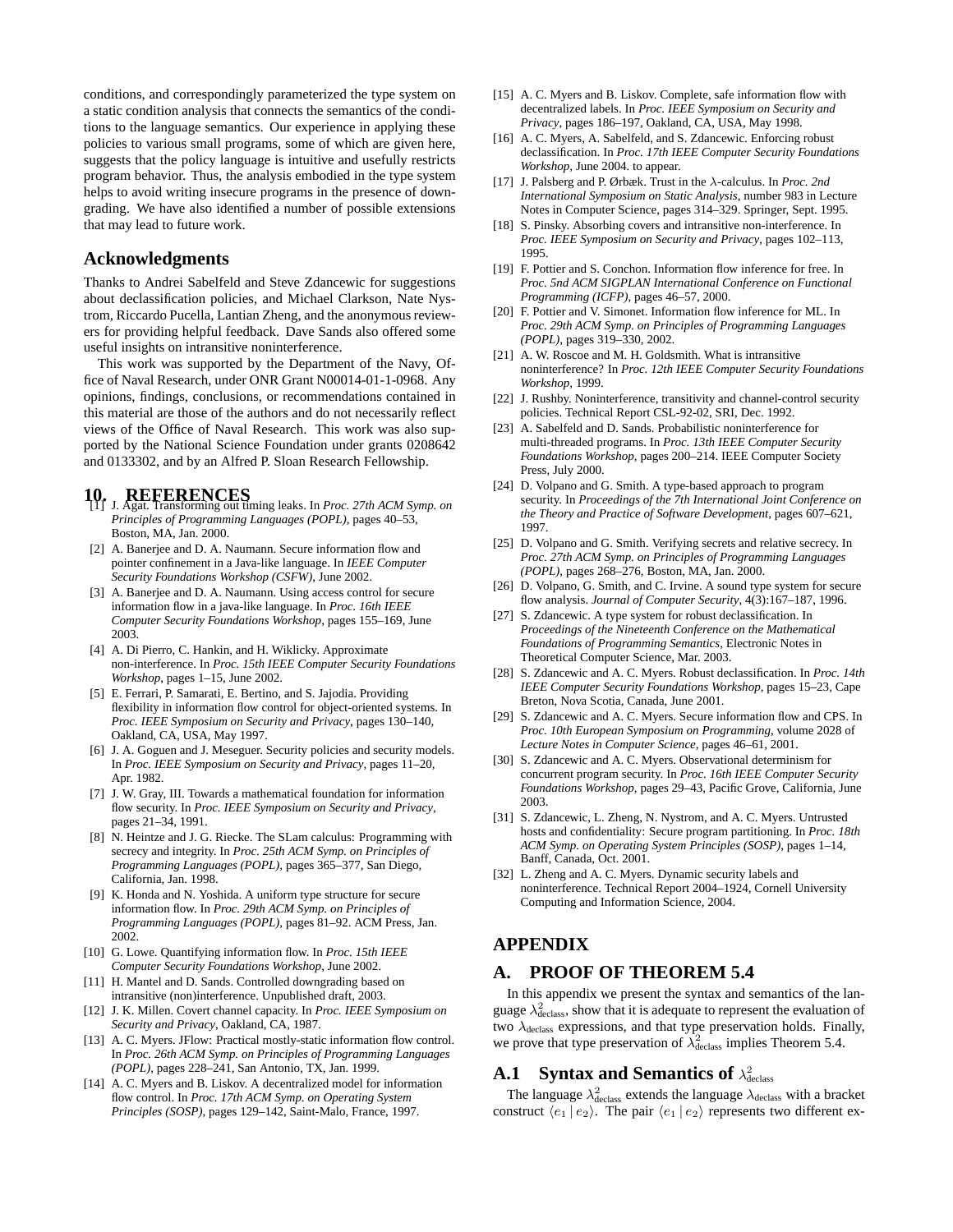pressions,  $e_1$  and  $e_2$ , that may arise in two different executions of a program. A bracket expression may not be nested inside a bracket expression, but can otherwise appear nested at arbitrary depth.

In addition to tracking subexpressions that may differ in different executions of a program, we also need to track how the memories may differ. Since we have dynamic allocation of memory locations, the language  $\lambda_{\text{declass}}^2$  includes a special constant value **void**; if memory location  $m^{\tau}$  is bound to a value  $\langle \text{void} | v \rangle$  or  $\langle v | \text{void} \rangle$ , then  $m^{\tau}$  is bound in only one of the two executions.

## λ 2 **declass Syntax:**

| $\cdots$ decides $\sim$ $\sqrt{ }$ |                                        |
|------------------------------------|----------------------------------------|
| $v ::=$                            | values                                 |
| $\cdots$                           | $\lambda_{\text{declass}}$ values      |
| $\langle v   v \rangle$            | Pair                                   |
| void                               | Void                                   |
| $e ::=$                            | expressions                            |
| $\cdots$                           | $\lambda_{\text{declass}}$ expressions |
| $\langle e   e \rangle$            | Pair                                   |
|                                    |                                        |

Given an extended expression e, let the projections  $\lfloor e \rfloor_1$  and  $\lfloor e \rfloor_2$ represent the two  $\lambda_{\text{declass}}$  expressions that  $e$  encodes. The projection functions satisfy  $|\langle e_1 | e_2 \rangle|_i = e_i$  and are homomorphisms on other expression forms. The projection functions are extended to memories in the following way:  $|M|_i$  maps the memory location  $m^{\tau}$  to  $|M(m^{\tau})|_i$  if and only if  $|M(m^{\tau})|_i$  is defined and isn't **void**. In addition,  $\langle e_1 | e_2 \rangle [v/x]$ , the capture-free substitution of v for x in  $\langle e_1 | e_2 \rangle$ , must use the corresponding projection of v in each branch:  $\langle e_1 | e_2 \rangle [v/x] = \langle e_1[|v|_1/x] | e_2[|v|_2/x] \rangle.$ 

We extend configurations to triples  $(e, M)$ <sub>i</sub> for an index  $i \in$ <br>1.2) The index indicates if the expression e represents a pair  $\{\bullet, 1, 2\}$ . The index indicates if the expression e represents a pair of expressions  $\left( \bullet \right)$  or the left  $(1)$  or right  $(2)$  side of a pair of expressions. A configuration  $\langle e, M \rangle_i$  is well-formed if the follow-<br>ing conditions are true: a does not contain **void**: if  $i \in [1, 2]$ ing conditions are true: e does not contain **void**; if  $i \in \{1,2\}$ then e does not contain a bracket construct and  $\{e, |M|_i\}$  is a well-formed  $\lambda_{\text{declass}}$  configuration; if  $i = \bullet$  then  $\left( \left\| e \right|_1, \left\| M \right|_1 \right)$  and  $\langle \ell_2, \lfloor M \rfloor_2 \rangle$  are well-formed  $\lambda_{\text{declass}}$  configurations.

The operational semantics of  $\lambda_{\text{declass}}^2$  are presented in Figure 5. They are based on the semantics of  $\lambda_{\text{declass}}$ , and contain some new evaluation rules: (BRACKET), (LIFT-β), (LIFT-ASSIGN), (LIFT-DEREF), (BRACKET-SEQ). The rules (ALLOCATION), (BRACKET) and (DEREF) are modified to access the memory projection corresponding to index i, and the remaining  $\lambda_{\text{declass}}$  rules are adapted to  $\lambda_{\text{declass}}^2$  by indexing each configuration with i. The evaluation contexts are the same in both languages.

The typing system for  $\lambda_{\text{declass}}^2$  contains all typing rules of  $\lambda_{\text{declass}}$ , with the addition of two new rules, given below. For notational convenience, we define the  $H \trianglelefteq p$  ("*H* protects *p*") as follows.

DEFINITION A.1.: If H is a policy  $\ell_1 \stackrel{c_1}{\leadsto} \cdots \stackrel{c_{k-1}}{\leadsto} \ell_k \stackrel{c_k}{\leadsto} p$ , and  $p'$ *is an arbitrary policy, then we write*  $H \trianglelefteq p'$  to denote that there *exists a*  $j \in \{1..k\}$  *such that*  $\ell_j \stackrel{c_j}{\leadsto} \cdots \stackrel{c_k}{\leadsto} p \leq p'$ *. Similarly, we write*  $H \sqcup p'' \trianglelefteq p'$  to denote that there exists a  $j \in 1..k$  such that  $(\ell_j \overset{c_j}{\leadsto} \cdots \overset{c_k}{\leadsto} p) \sqcup p'' \leq p'.$  Finally, we write  $H \ntrianglelefteq p$  if it is not the *case that*  $H \leq p$ .

| Typing judgments for $\lambda_{\text{declass}}^2$ : |  |
|-----------------------------------------------------|--|
|-----------------------------------------------------|--|

| $\sim$ receives the contract of $\sim$ declass $\sim$ |                                                                           |
|-------------------------------------------------------|---------------------------------------------------------------------------|
| $(T-VOID)$                                            | (T-BRACKET)                                                               |
|                                                       | $H \sqcup pc \trianglelefteq pc'$ $H \trianglelefteq p$                   |
|                                                       | $pc', \Gamma \vdash e_1 : \beta_p \quad pc', \Gamma \vdash e_2 : \beta_p$ |
| $pc, \Gamma \vdash \textbf{void}: \tau$               | $pc, \Gamma \vdash \langle e_1   e_2 \rangle : \beta_p$                   |
|                                                       |                                                                           |

Note that the typing rule (T-BRACKET) is parameterized with a security policy H, and ensures that  $H \sqcup pc$  protects the memory effects of both subexpressions, and also that  $H$  protects the security policy for the type of a bracket expression. This property will be key in the proof of type preservation.

A configuration  $[\ell, M]_i$  is well-typed if M is well-typed and  $\ell$  $pc, \emptyset \vdash e : \tau$  for some  $pc$  and  $\tau$ .

For a sequence of conditions  $c_1 \ldots c_k$ , an evaluation  $\langle e_0, M_0 \rangle$ .  $\ldots$  (e<sub>n</sub>,  $M_n$ ) in  $\lambda_{\text{declass}}^2$  is  $c_1 \ldots c_k$ -free if both projections of the evaluation are  $c_k$ . evaluation are  $c_1 \ldots c_k$ -free, i.e., if both evaluations  $(\lfloor e_0 \rfloor_1, \lfloor M_0 \rfloor_1)$ ...  $(\lfloor e_n \rfloor_1, \lfloor M_n \rfloor_1)$  and  $(\lfloor e_0 \rfloor_2, \lfloor M_0 \rfloor_2)$  ...  $(\lfloor e_n \rfloor_2, \lfloor M_n \rfloor_2)$  are  $c_1 \ldots c_k$ -free. Note that for the projections of the evaluations, for all  $i \in 1..n$  and  $j \in \{1,2\}$  we have  $\langle [e_{i-1}]_j, [M_{i-1}]_j \rangle$  –  $\langle [e_i]_j, [M_i]_j] \rangle$ , (where  $\longrightarrow^-$  is the reflexive closure of  $\longrightarrow$ ) instead of  $(\lfloor e_{i-1} \rfloor_j, \lfloor M_{i-1} \rfloor_j) \longrightarrow (\lfloor e_i \rfloor_j, \lfloor M_i \rfloor_j)$ ; the notion of  $c_1 \ldots c_k$ -freeness can be extended for these evaluations easily.

## **A.2 Adequacy of**  $\lambda_{\text{declass}}^2$

The extended language  $\lambda_{\text{declass}}^2$  is adequate for reasoning about the execution of two  $\lambda_{\text{declass}}$  expressions. We show that evaluation of a  $\lambda_{\text{declass}}^2$  is both sound (a reduction of a bracket expression corresponds to a reduction of one of its projections) and complete, for a precise notion of "completeness" that is sufficient for our purposes.

LEMMA A.2. **(Soundness):** *If*  $\{e, M\}$   $\longrightarrow$   $\{e', M'\}$  *then*<br>bl.  $\{M\}$   $\longrightarrow$   $\equiv$   $\{e'|$   $\longrightarrow$   $\{M'\}$  and for  $i \in I$  1.3)  $( [e]_i, [M]_i ) \longrightarrow^= ( [e']_i, [M']_i )$  for  $i \in \{1, 2\}.$ 

**Proof:** By induction on the derivation  $(e, M)_{\bullet} \longrightarrow (e', M')_{\bullet}$ .<br>The only interesting case is (BRACKET), where we need to approximately The only interesting case is (BRACKET), where we need to appeal to the fact that if  $\langle e, M \rangle_i \longrightarrow \langle e', M' \rangle_i$ , then  $\langle e, [M]_i \rangle \longrightarrow$  $\oint e', [M']_{ij}$ , which follows from inspection of the rules (ALLOCA-<br>TION) (BBACKET) and (DEBEE) TION), (BRACKET) and (DEREF).

LEMMA A.3. **(Stuck Configurations):** *If*  $\{e, M\}$  is stuck (i.e. *it cannot be reduced, and e is not a value), then*  $\{e_i, |M_i|\}$  *is stuck for some*  $i \in \{1, 2\}$ *.* 

**Proof:** By induction on the structure of *e*.

As mentioned in Section 5.3, Pottier and Simonet's definition of adequacy is not suitable for reasoning about partial evaluations. We define completeness such that if we have two  $\lambda_{\text{declass}}$  evaluations, then there is a  $\lambda_{\text{declass}}^2$  evaluation that fully represents at least one of them; this is sufficient for us to later prove that an  $\approx_{\ell}$ -memory trace of one (partial) evaluation is a prefix (up to stuttering) of the  $\approx_{\ell}$ -memory trace of the other.

LEMMA A.4. **(Completeness):**  $If (|e|_i, [M]_i) \longrightarrow^* (e'_i, M'_i)$ *for*  $i \in \{1, 2\}$ , then there exists a configuration  $(e', M')$ , such that  $\{e, M\}$   $\longrightarrow$   $\{e', M'\}$ ,  $\longrightarrow$   $\{e', M'\}$  $\begin{array}{lll}\n\text{(e, } M) & \longrightarrow^* & \text{(e', } M' \text{)} & \text{and either } (\lfloor e' \rfloor_1, \lfloor M' \rfloor_1) = (\lfloor e'_1, M'_1 \rfloor_1) \\
\text{(e, } M \mid & \longrightarrow^* & \text{(e', } M' \mid & \text{and either } (\lfloor e' \rfloor_1, \lfloor M' \rfloor_1) = (\lfloor e'_1, M'_1 \rfloor_1) \\
\text{(f, } M' \mid & \text{if } \lfloor e' \rfloor_2, \lfloor M' \rfloor_2) = (\lfloor e'_2, M'_2 \rfloor_2.\n\end{array}$ 

**Proof:** Let  $\begin{bmatrix} e_0^i, M_0^i \end{bmatrix} \dots \begin{bmatrix} e_n^i, M_{n_i}^i \end{bmatrix}$  where we have  $\begin{bmatrix} e_0^i, M_0^i \end{bmatrix} =$  $\{[\![e]\!]_i, [\![M]\!]_i\}$  and  $\{e^i_{n_i}, M^i_{n_i}\} = [\![e'_i, M'_i]\!]$  for  $i \in \{1, 2\}, \text{ i.e.,}$ <br> $\{[\![d]\!]_i, [\![M]\!]_i\}$   $*$   $[\![d']\!]_i$  . For evaluations  $F = [\![e_0, M_i]\!]_i$  $\{e[\cdot,\llbracket M \rrbracket_i] \rightarrow \text{ } \phi[\cdot,\llbracket M \rrbracket]_i\}$ . For evaluations  $E = \langle e_0, M_0 \rangle$ ...  $(e_n, M_n)$  define the function  $f_i(E)$  to be the number of evaluation stars that reduced the *i*th projection:  $f_i(E) = |f_k| |0 \le$ uation steps that reduced the *i*th projection:  $f_i(E) = |\{k \mid 0 \leq$  $k \leq n-1 \land |e_k|_i \neq |e_{k+1}|_i$ . Suppose that we have an evaluation E, starting from  $\{e, M\}$ . Consider the function  $g(E) =$ <br> $\min(n, -f(E), n_{0} - f_{e}(E))$  Clearly if  $g(E)$  is zero, then E is an  $\min(n_1-f_1(E), n_2-f_2(E))$ . Clearly if  $g(E)$  is zero, then E is an evaluation from  $[e, M]$  to some configuration  $[e', M']$ , such that<br>either  $\mathbb{E}[e'] = [M'] \cup \mathbb{E}[e', M']$  or  $\mathbb{E}[e'] = [M'] \cup \mathbb{E}[e', M']$ Evaluation from  $\{e, M\}$ , as some comiguration  $\{e', M\}$ , such that<br>either  $\{e'\}_1$ ,  $[M']$  and  $\{e'\}_2$ ,  $\{M'\}_2$  or  $\{e'\}_2$ ,  $[M']$  and  $\{e', M'\}_2$  is  $\{e'\}_2$ . which suffices to prove the lemma. The proof constructs such an evaluation, by showing that if  $g(E)$  is not zero, then by Lemma A.3